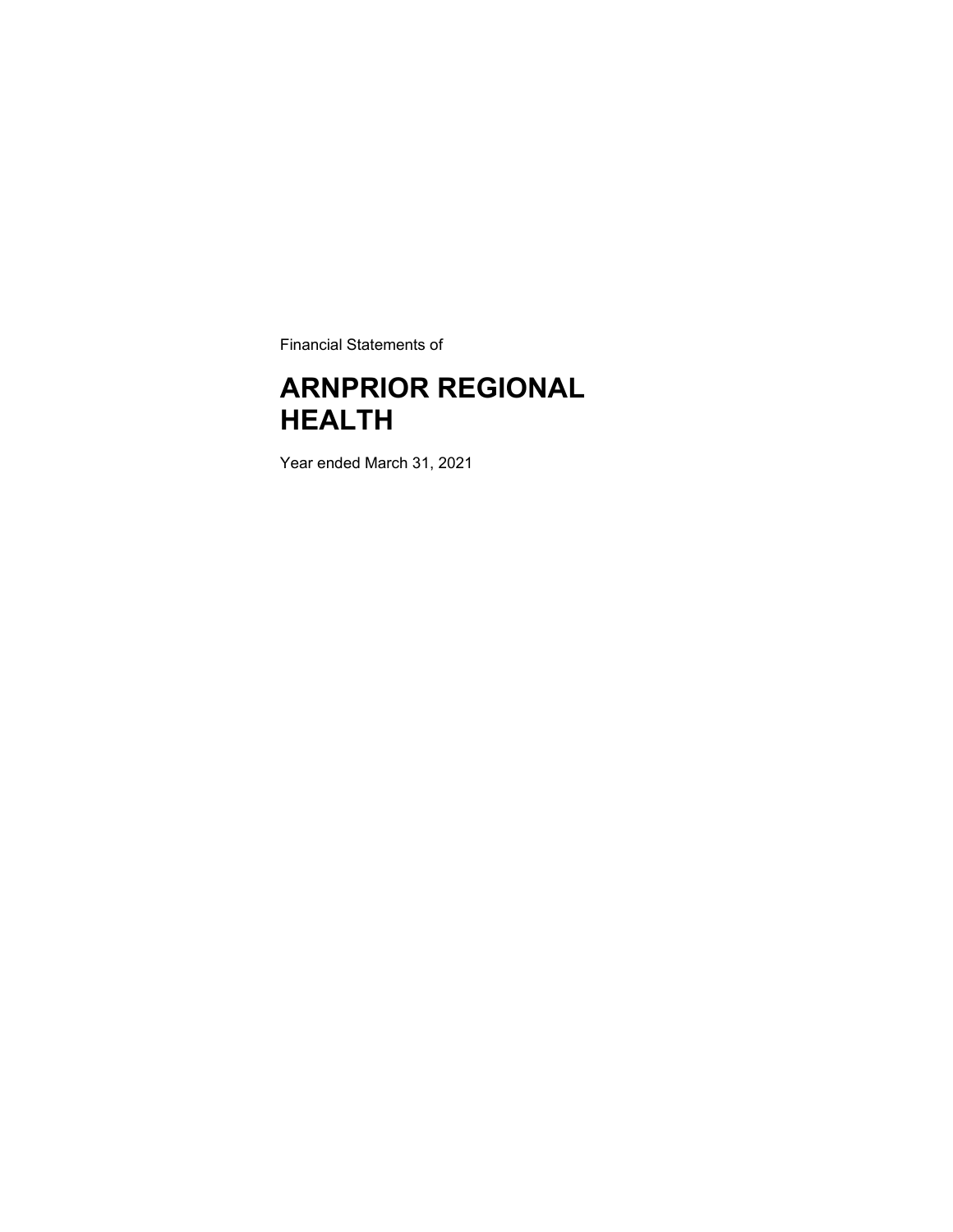Table of Contents

Year ended March 31, 2021

|                                     | Page |
|-------------------------------------|------|
| <b>Independent Auditors' Report</b> |      |
| <b>Financial Statements:</b>        |      |
|                                     |      |
|                                     |      |
|                                     |      |
|                                     |      |
|                                     |      |
|                                     |      |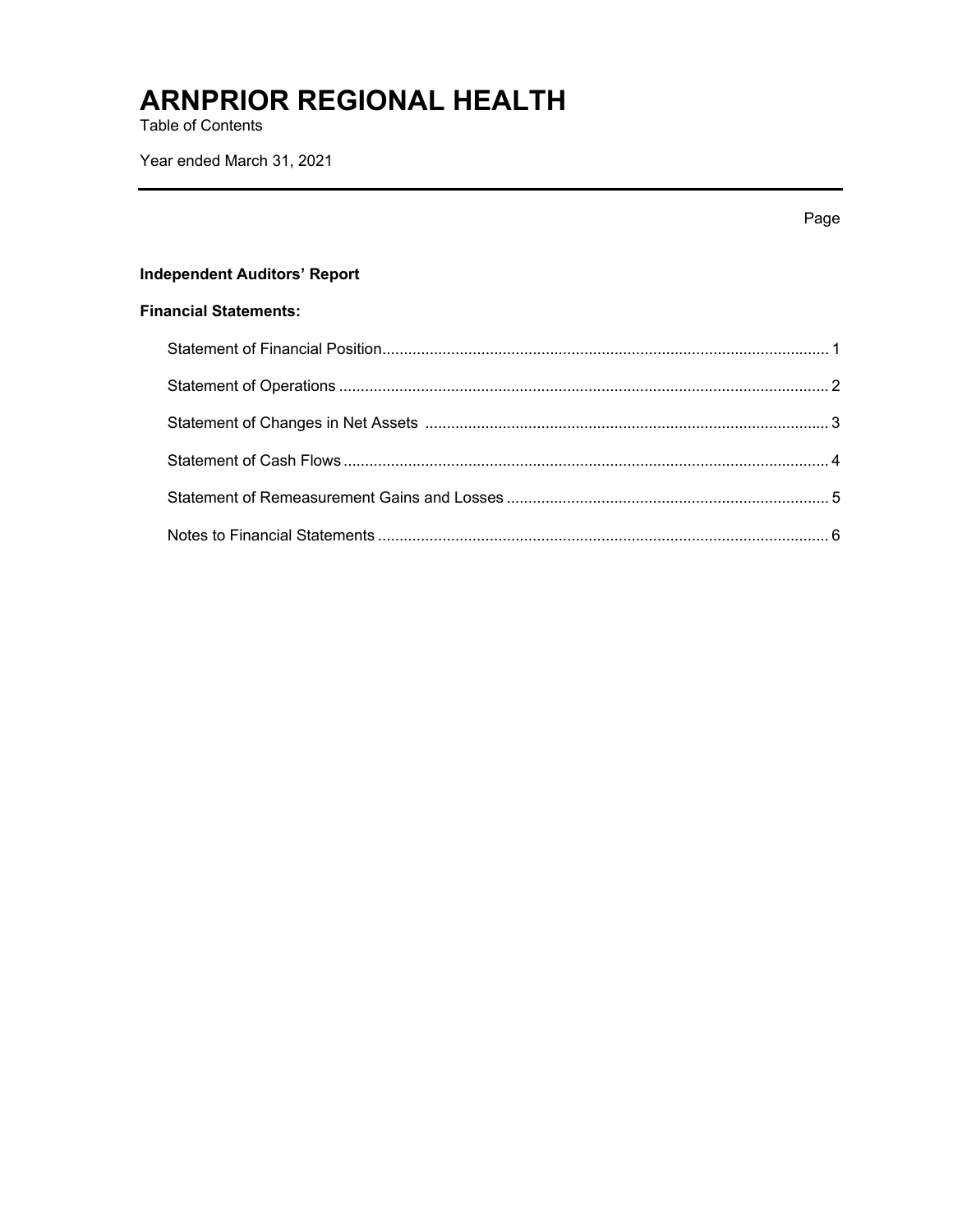

KPMG LLP 150 Elgin Street, Suite 1800 Ottawa ON K2P 2P8 Canada Telephone 613-212-5764 Fax 613-212-2896

### **INDEPENDENT AUDITORS' REPORT**

To the Members of the Board of Directors of Arnprior Regional Health

### *Opinion*

We have audited the financial statements of Arnprior Regional Health (the "Entity"), which comprise:

- the statement of financial position as at March 31, 2021
- the statement of operations for the year then ended
- the statement of changes in net assets for the year then ended
- the statement of cash flows for the year then ended
- the statement of remeasurement gains and losses for the year then ended
- and notes to the financial statements, including a summary of significant accounting policies.

(Hereinafter referred to as the "financial statements").

In our opinion, the accompanying financial statements, present fairly, in all material respects, the financial position of the Entity as at March 31, 2021, and its results of operations, changes in net assets, remeasurement gains and losses and its cash flows for the year then ended in accordance with Canadian public sector accounting standards for not-for-profit corporations.

### *Basis for Opinion*

We conducted our audit in accordance with Canadian generally accepted auditing standards. Our responsibilities under those standards are further described in the "*Auditors' Responsibilities for the Audit of the Financial Statements*" section of our auditors' report.

We are independent of the Entity in accordance with the ethical requirements that are relevant to our audit of the financial statements in Canada and we have fulfilled our other ethical responsibilities in accordance with these requirements.

We believe that the audit evidence we have obtained is sufficient and appropriate to provide a basis for our opinion.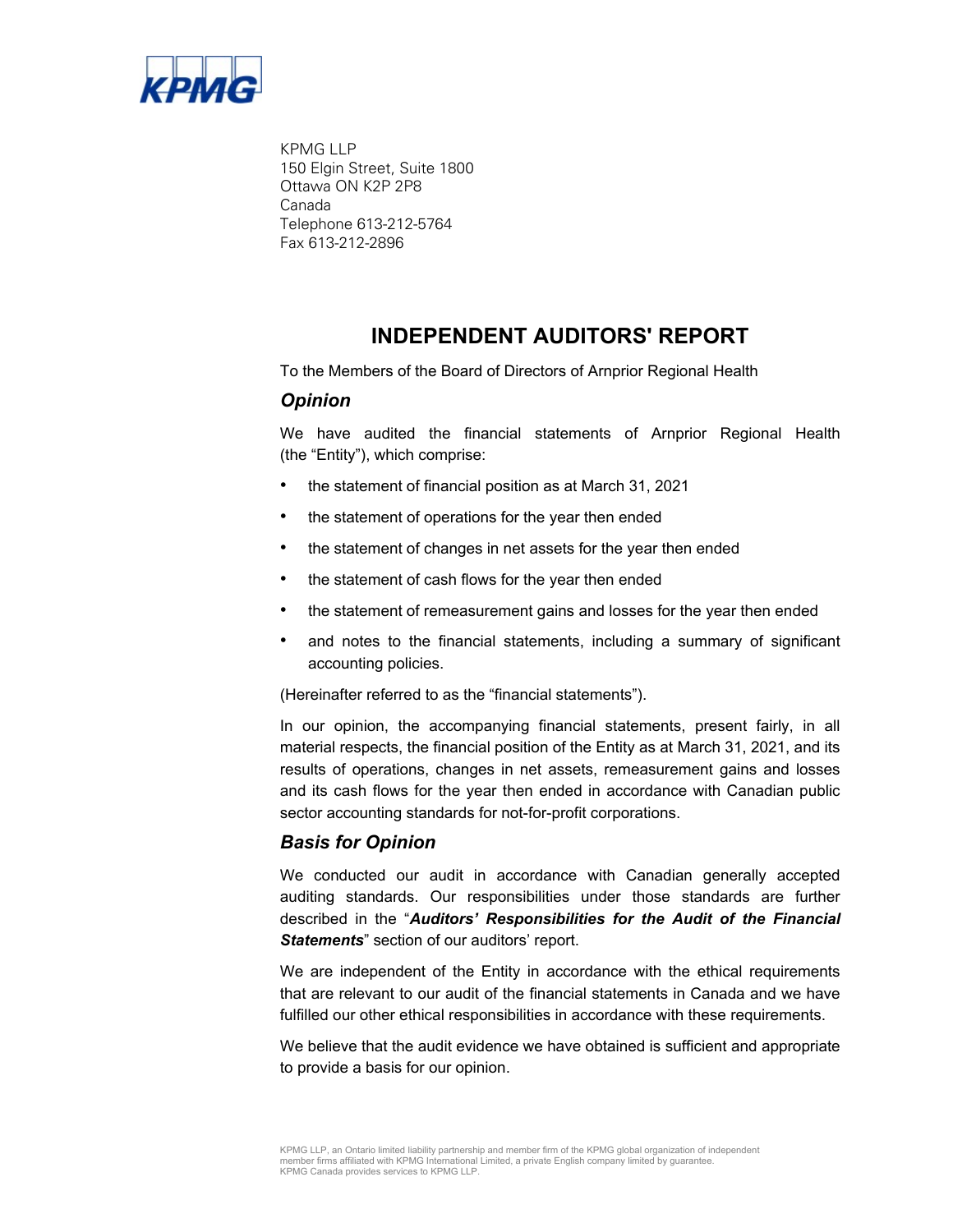

Page 2

### *Responsibilities of Management and Those Charged with Governance for the Financial Statements*

Management is responsible for the preparation and fair presentation of the financial statements in accordance with Canadian public sector accounting standards for not-for-profit corporations, and for such internal control as management determines is necessary to enable the preparation of financial statements that are free from material misstatement, whether due to fraud or error.

In preparing the financial statements, management is responsible for assessing the Entity's ability to continue as a going concern, disclosing as applicable, matters related to going concern and using the going concern basis of accounting unless management either intends to liquidate the Entity or to cease operations, or has no realistic alternative but to do so.

Those charged with governance are responsible for overseeing the Entity's financial reporting process.

### *Auditors' Responsibilities for the Audit of the Financial Statements*

Our objectives are to obtain reasonable assurance about whether the financial statements as a whole are free from material misstatement, whether due to fraud or error, and to issue an auditors' report that includes our opinion.

Reasonable assurance is a high level of assurance, but is not a guarantee that an audit conducted in accordance with Canadian generally accepted auditing standards will always detect a material misstatement when it exists.

Misstatements can arise from fraud or error and are considered material if, individually or in the aggregate, they could reasonably be expected to influence the economic decisions of users taken on the basis of the financial statements.

As part of an audit in accordance with Canadian generally accepted auditing standards, we exercise professional judgment and maintain professional skepticism throughout the audit.

We also:

• Identify and assess the risks of material misstatement of the financial statements, whether due to fraud or error, design and perform audit procedures responsive to those risks, and obtain audit evidence that is sufficient and appropriate to provide a basis for our opinion.

The risk of not detecting a material misstatement resulting from fraud is higher than for one resulting from error, as fraud may involve collusion, forgery, intentional omissions, misrepresentations, or the override of internal control.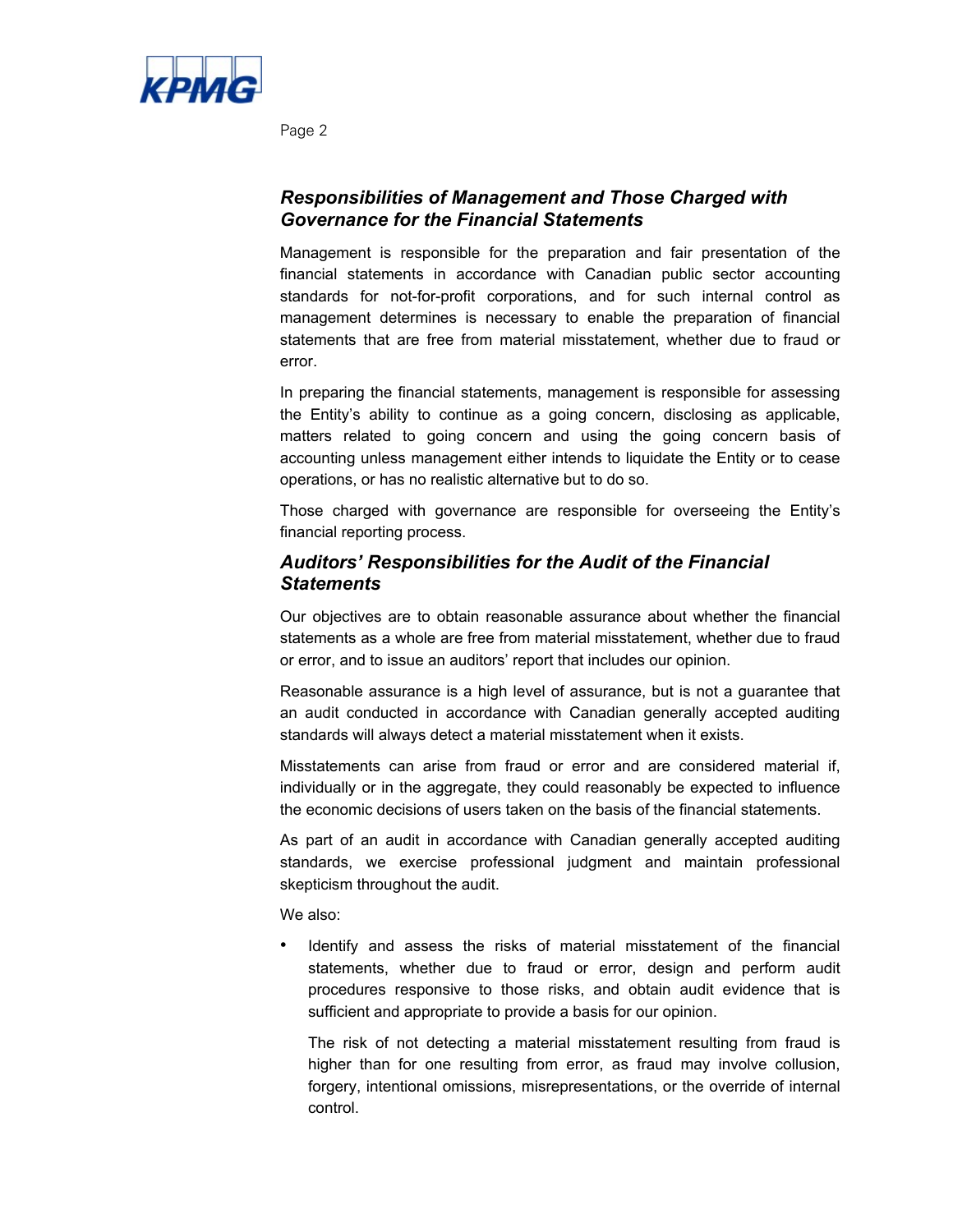

Page 3

- Obtain an understanding of internal control relevant to the audit in order to design audit procedures that are appropriate in the circumstances, but not for the purpose of expressing an opinion on the effectiveness of the Entity's internal control.
- Evaluate the appropriateness of accounting policies used and the reasonableness of accounting estimates and related disclosures made by management.
- Conclude on the appropriateness of management's use of the going concern basis of accounting and, based on the audit evidence obtained, whether a material uncertainty exists related to events or conditions that may cast significant doubt on the Entity's ability to continue as a going concern. If we conclude that a material uncertainty exists, we are required to draw attention in our auditors' report to the related disclosures in the financial statements or, if such disclosures are inadequate, to modify our opinion. Our conclusions are based on the audit evidence obtained up to the date of our auditors' report. However, future events or conditions may cause the Entity to cease to continue as a going concern.
- Evaluate the overall presentation, structure and content of the financial statements, including the disclosures, and whether the financial statements represent the underlying transactions and events in a manner that achieves fair presentation.
- Communicate with those charged with governance regarding, among other matters, the planned scope and timing of the audit and significant audit findings, including any significant deficiencies in internal control that we identify during our audit.

 $KPMG$  11P

Chartered Professional Accountants, Licensed Public Accountants Ottawa, Canada June 21, 2021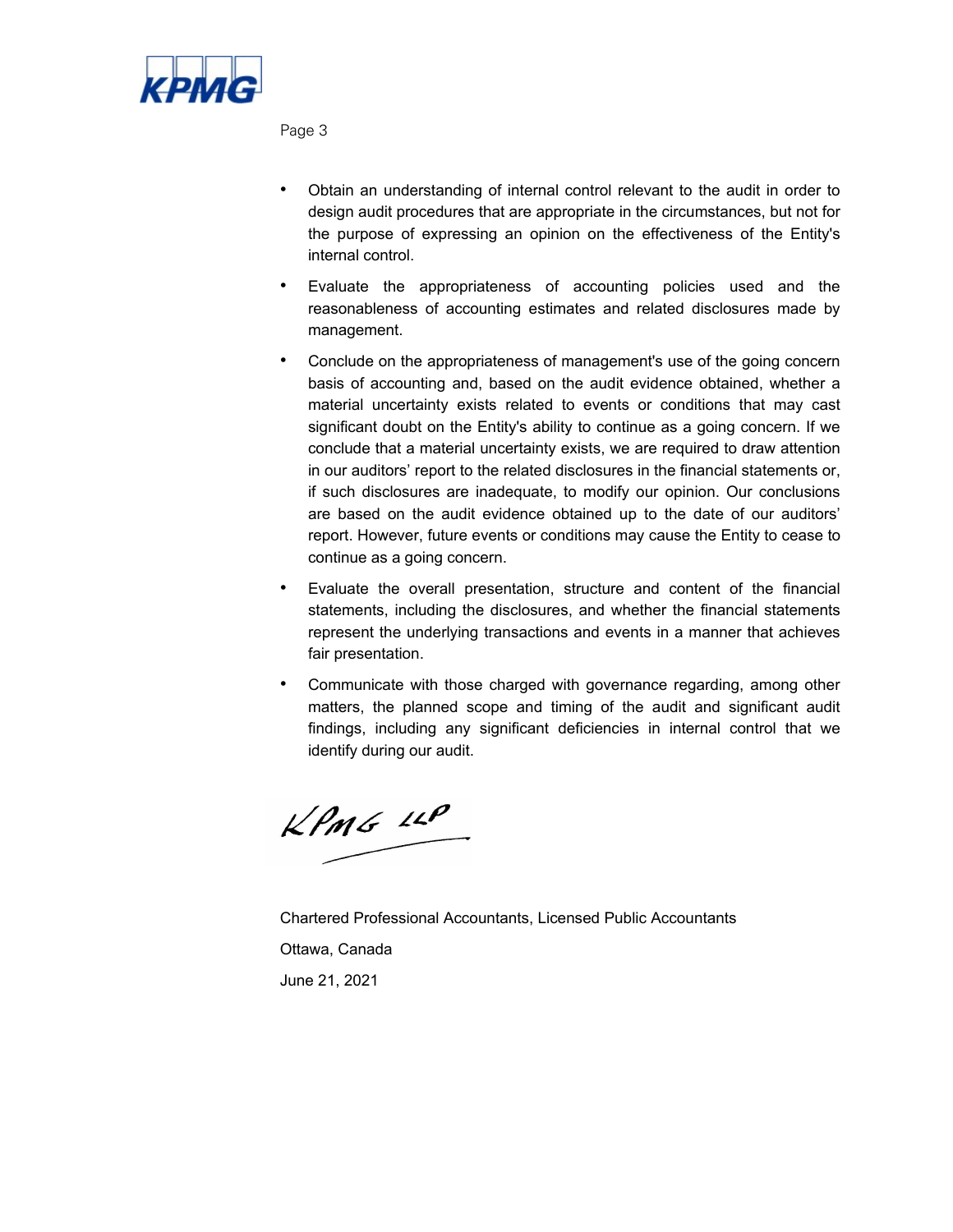Statement of Financial Position

March 31, 2021, with comparative information for 2020 (In thousands of dollars)

|                                                   | 2021         | 2020         |
|---------------------------------------------------|--------------|--------------|
| <b>Assets</b>                                     |              |              |
| Current assets:                                   |              |              |
| Cash (note 2)                                     | \$<br>3,202  | \$<br>1,570  |
| Accounts receivable:                              |              |              |
| Ontario Ministry of Health                        | 3,230        | 31           |
| <b>Patient services</b>                           | 363          | 227          |
| Other                                             | 560          | 555          |
| Inventories<br>Prepaid expenses                   | 210<br>250   | 222<br>256   |
|                                                   | 7,815        | 2,861        |
| Investments (note 3)                              | 5,827        | 5,198        |
| Tangible capital assets (note 4)                  | 41,659       | 28,684       |
|                                                   | \$<br>55,301 | \$<br>36,743 |
|                                                   |              |              |
| <b>Liabilities and Net Assets</b>                 |              |              |
| <b>Current liabilities:</b>                       |              |              |
| Accounts payable and accrued liabilities          | \$<br>6,719  | \$<br>4,705  |
| Endowment payable (note 2)                        | 21           | 21           |
| Current portion of loan payable (note 2)          | 26           | 25           |
| Deferred contributions (note 5)                   | 949          | 676          |
|                                                   | 7,715        | 5,427        |
| Long-term loan payable (note 2)                   | 15,133       | 3,441        |
| Deferred capital contributions (note 6)           | 22,952       | 21,320       |
| Post-employment benefits (note 7(a))              | 1,448        | 1,423        |
|                                                   | 47,248       | 31,611       |
| Net assets (note 8):                              |              |              |
| Unrestricted                                      | 3,794        | 1,005        |
| Invested in tangible capital assets (note 9)      | 3,548        | 3,898        |
|                                                   | 7,342        | 4,903        |
| Accumulated remeasurement gains                   | 711          | 229          |
|                                                   | 8,053        | 5,132        |
| Contingent liabilities (note 11)                  |              |              |
| Impact of Coronavirus COVID-19 pandemic (note 15) |              |              |
|                                                   | \$<br>55,301 | \$<br>36,743 |
|                                                   |              |              |

See accompanying notes to financial statements.

On behalf of the Board:

Director **Executive Director Director**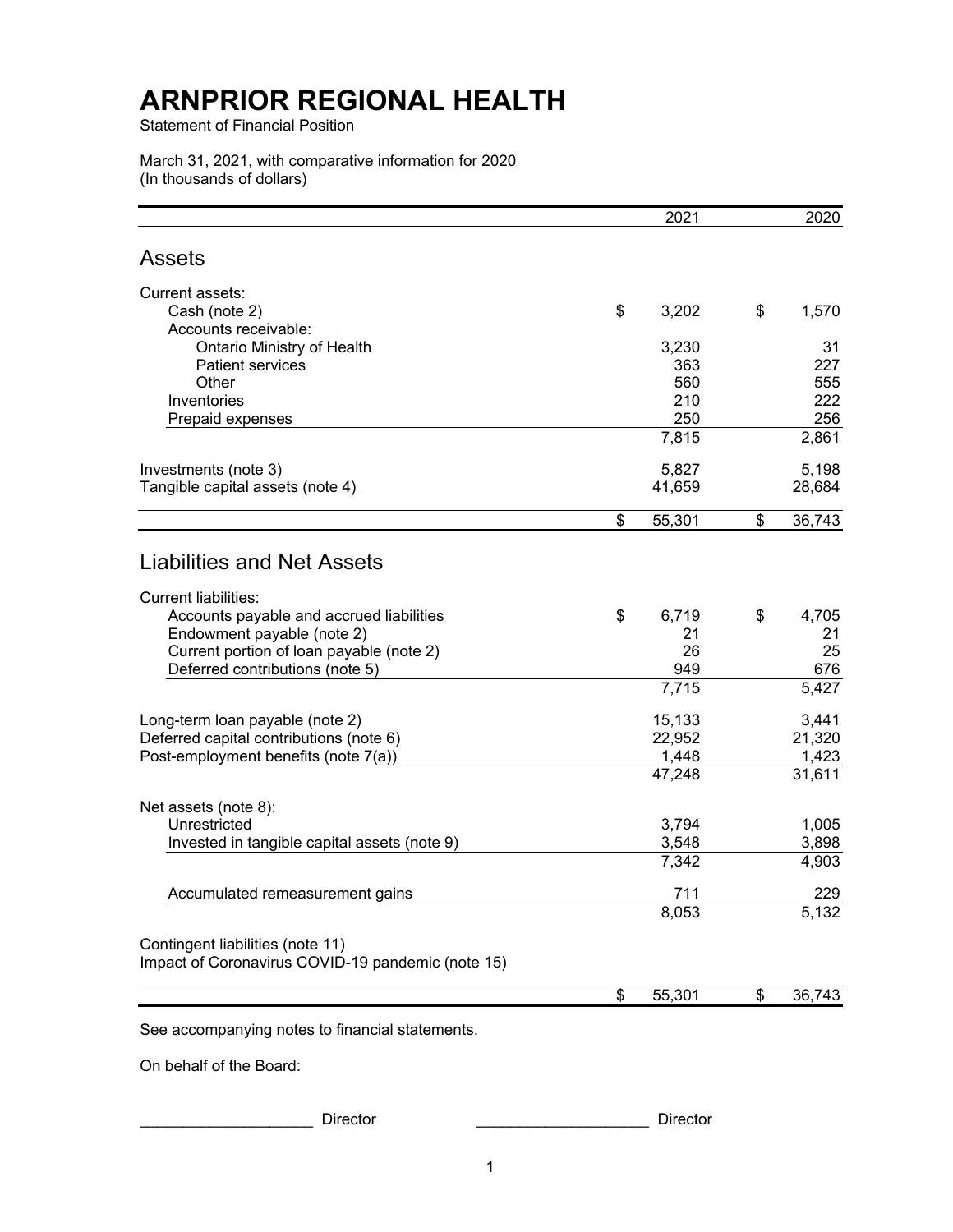Statement of Operations

Year ended March 31, 2021, with comparative information for 2020 (In thousands of dollars)

|                                                         | 2021         | 2020         |
|---------------------------------------------------------|--------------|--------------|
| Revenue:                                                |              |              |
| Ontario Ministry of Health and Ontario Ministry of      |              |              |
| Long-Term Care (note 12)                                | \$<br>28,275 | \$<br>21,587 |
| Sources other than the Ontario Ministry of Health       |              |              |
| and Ontario Ministry of Long-Term Care:                 |              |              |
| Inpatient and co-payment                                | 1,546        | 1,661        |
| Outpatient                                              | 1,283        | 1,507        |
| Other income                                            | 1,600        | 1,414        |
| Rental income                                           | 363          | 366          |
| Investment income                                       | 122          | 214          |
| Amortization of deferred contributions for equipment    | 679          | 714          |
|                                                         | 33,868       | 27,463       |
| Expenses:                                               |              |              |
| Salaries and wages                                      | 15,359       | 13,708       |
| Other supplies and expenses                             | 9,295        | 5,584        |
| Employee benefits (note 7)                              | 3,745        | 3,673        |
| Medical staff remuneration (note 12)                    | 2,798        | 2,528        |
| Amortization of equipment                               | 1,190        | 1,105        |
| Medical and surgical supplies                           | 679          | 468          |
| Drugs                                                   | 313          | 312          |
|                                                         | 33,379       | 27,378       |
| Excess of revenue over expenses before undernoted items | 489          | 85           |
| Amortization of deferred contributions for buildings    | 919          | 945          |
| Amortization of buildings and land improvements         | (1,278)      | (1,309)      |
| Ministry of Health working capital funding (note 12)    | 2,309        |              |
|                                                         | 1,950        | (364)        |
| Excess (deficiency) of revenue over expenses            | \$<br>2,439  | \$<br>(279)  |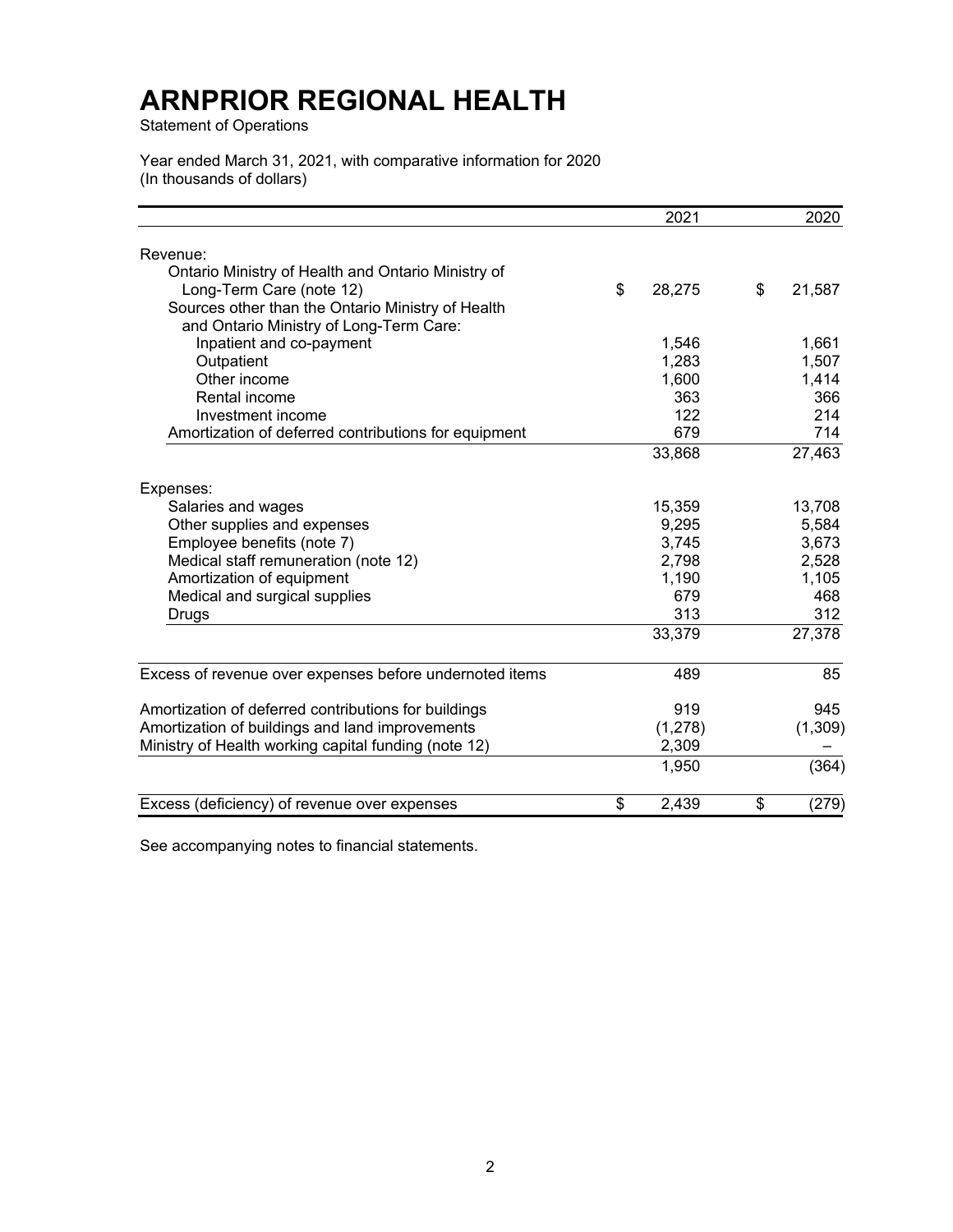Statement of Changes in Net Assets

Year ended March 31, 2021, with comparative information for 2020 (In thousands of dollars)

|                                                        | Unrestricted | Invested in<br>tangible capital<br>assets | 2021<br>Total | 2020<br>Total |
|--------------------------------------------------------|--------------|-------------------------------------------|---------------|---------------|
| Balance, beginning of year                             | \$<br>1,005  | \$<br>3,898                               | \$<br>4,903   | \$<br>5,182   |
| Excess (deficiency) of revenue<br>over expenses        | 3,309        | (870)                                     | 2,439         | (279)         |
| Net change in investment in<br>tangible capital assets | (520)        | 520                                       |               |               |
| Balance, end of year                                   | \$<br>3,794  | \$<br>3,548                               | \$<br>7,342   | \$<br>4,903   |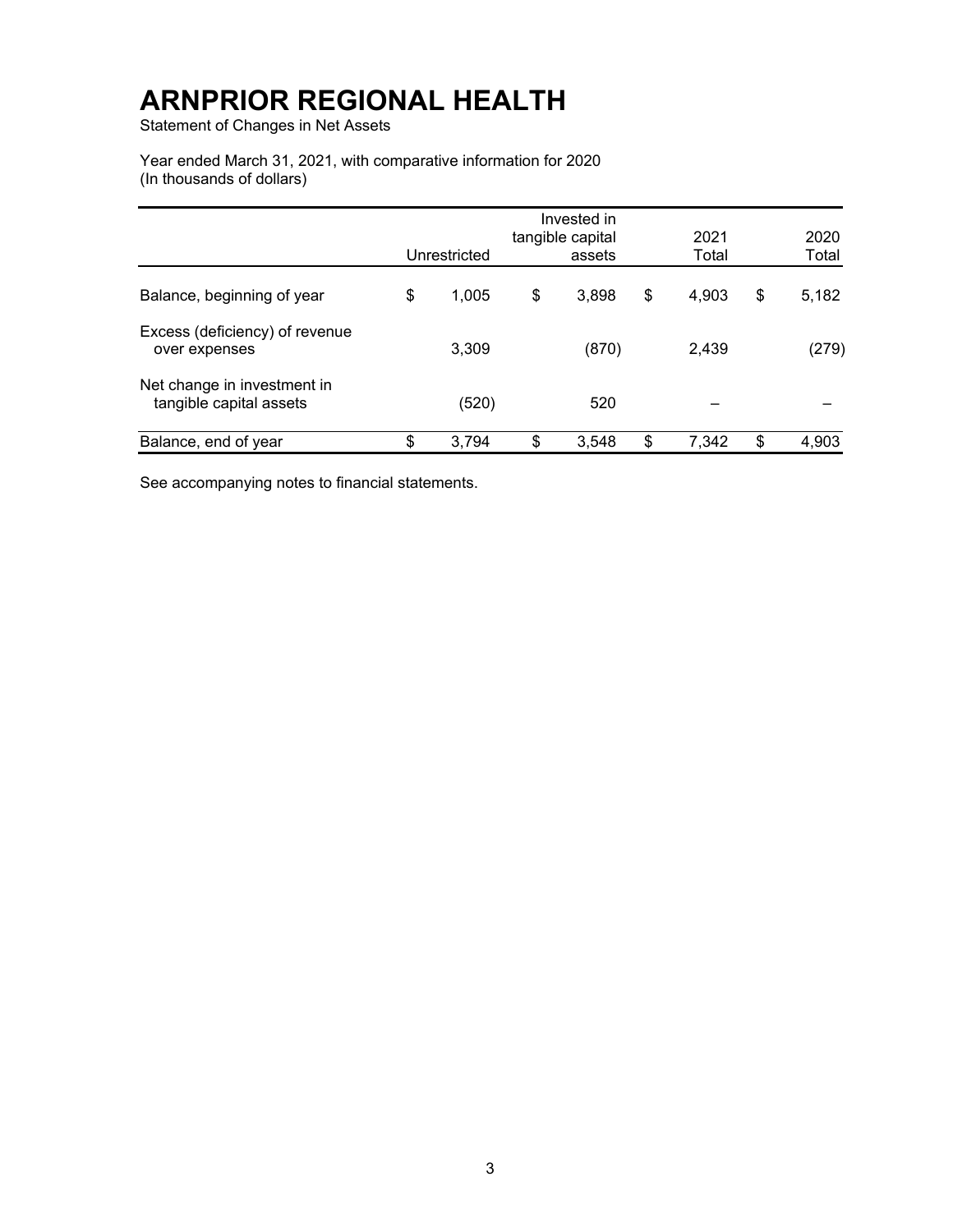Statement of Cash Flows

Year ended March 31, 2021, with comparative information for 2020 (In thousands of dollars)

|                                                  | 2021        | 2020                 |
|--------------------------------------------------|-------------|----------------------|
| Cash provided by (used for):                     |             |                      |
| Operating activities:                            |             |                      |
| Excess (deficiency) of revenue over expenses     | \$<br>2,439 | \$<br>(279)          |
| Items not involving cash:                        |             |                      |
| Amortization of tangible capital assets          | 2,468       | 2,414                |
| Amortization of deferred contributions           | (1,598)     | (1,659)              |
| Net change in post-employment benefits liability | 25          | 22                   |
| Net change in non-cash working capital:          |             |                      |
| Accounts receivable:                             |             |                      |
| Ontario Ministry of Health                       | (3, 199)    | (29)                 |
| <b>Patient services</b>                          | (136)       | 54                   |
| Other                                            | (5)         | (48)                 |
| Inventory                                        | 12          | (12)                 |
| Prepaid expenses                                 | 6           | (70)                 |
| Accounts payable and accrued liabilities         | 2,014       | 344                  |
| Deferred contributions                           | 273         | 30                   |
|                                                  | 2,299       | 767                  |
| Capital activities:                              |             |                      |
| Net acquisition of tangible capital assets       | (15, 443)   | (5,076)              |
| Additions to deferred capital contributions      | 3,230       | 1,903                |
|                                                  | (12, 213)   | $\overline{(3,173)}$ |
| Investing activities:                            |             |                      |
| Net proceeds from disposal of investments        | (147)       | 5                    |
| Financing activities:                            |             |                      |
| Net proceeds from loan payable                   | 11,693      | 2,749                |
| Net increase in cash                             | 1,632       | 348                  |
| Cash, beginning of year                          | 1,570       | 1,222                |
|                                                  |             |                      |
| Cash, end of year                                | \$<br>3,202 | \$<br>1,570          |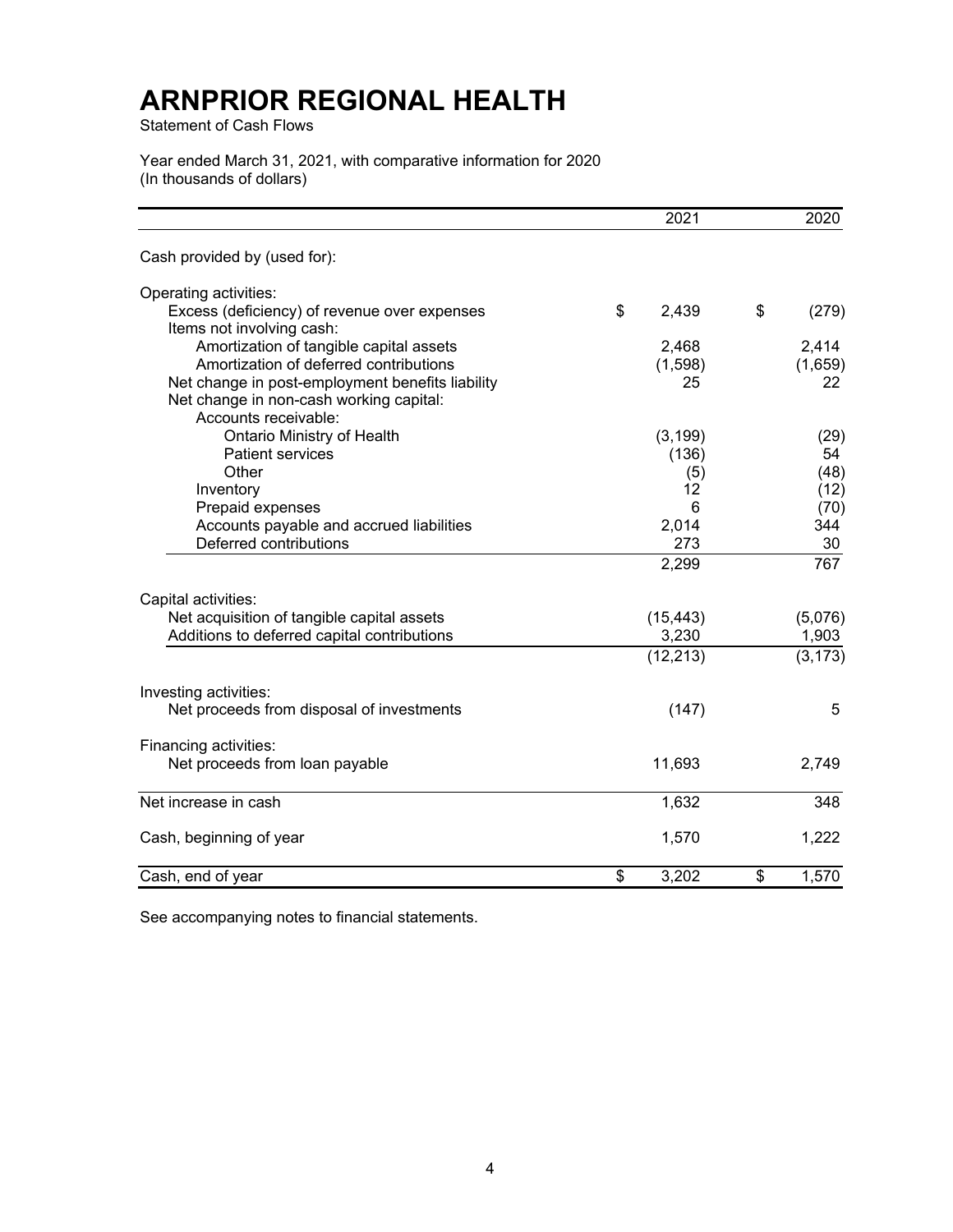Statement of Remeasurement Gains and Losses

Year ended March 31, 2021, with comparative information for 2020 (In thousands of dollars)

|                                                                                                  |   | 2021 |   | 2020  |
|--------------------------------------------------------------------------------------------------|---|------|---|-------|
| Accumulated remeasurement gains, beginning of year                                               | S | 229  | S | 372   |
| Unrealized gains on investments                                                                  |   | 465  |   | 81    |
| Amounts reclassified to the statement of operations:<br>Acquisition (disposition) of investments |   | 17   |   | (224) |
| Net remeasurement gains (losses) for the year                                                    |   | 482  |   | (143) |
| Accumulated remeasurement gains, end of year                                                     |   | 711  | S | 229   |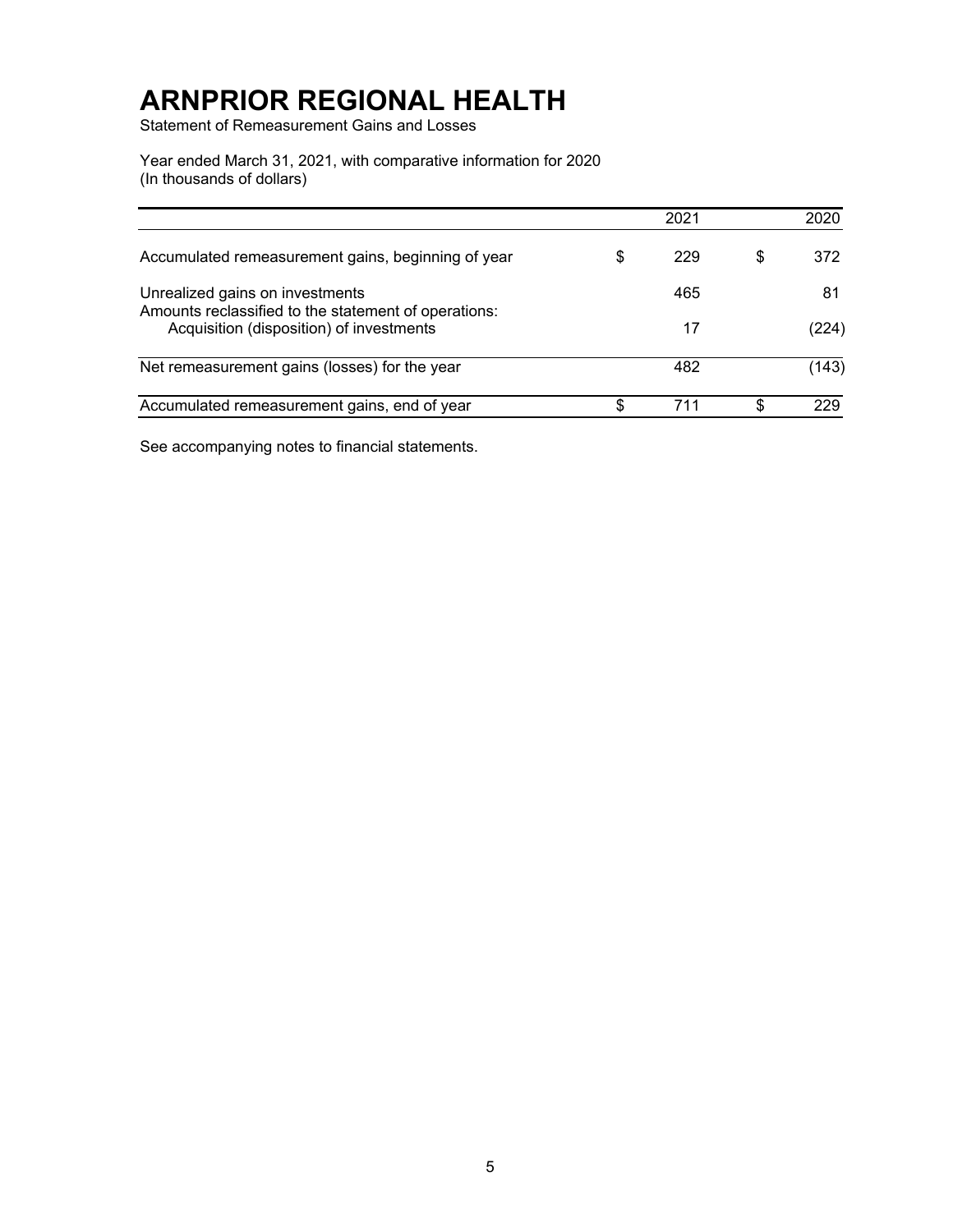Notes to Financial Statements

Year ended March 31, 2021 (In thousands of dollars)

> Arnprior Regional Health ("ARH") is incorporated without share capital under the laws of the Province of Ontario. ARH's purpose is to provide health care services to the residents of Arnprior and the surrounding area. ARH is a registered charity under the Income Tax Act (Canada) and, as such, is exempt from income taxes and may issue tax receipts to donors.

#### **1. Significant accounting policies:**

The financial statements of ARH are the responsibility of management and have been prepared in accordance with Canadian public sector accounting standards for government not-for-profit organizations, including the 4200 series of standards, as issued by the Public Sector Accounting Board.

(a) Basis of presentation:

These financial statements present the financial position and the results of operations of the Hospital Revenue Fund, the Primary Health Care Centre Revenue Fund, the Community Programs Revenue Fund, Nursing Home Revenue Fund and the Capital Fund of ARH.

The Hospital Revenue Fund includes the assets, liabilities and results of operations of the Hospital, other than capital.

The Primary Health Care Centre Revenue Fund includes the assets, liabilities and results of operations of the Centre.

The Community Programs Revenue Fund includes the assets, liabilities and results of operations of these Programs.

The Nursing Home Revenue Fund includes the assets, liabilities and results of operations of The Grove, Arnprior and District Nursing Home.

All other assets, liabilities, income including all donations and bequests and expenses are recorded in the Capital Fund.

(b) Revenue recognition:

ARH follows the deferral method of accounting for contributions which includes donations and government grants.

Restricted contributions are recognized as revenue in the year in which the related expenses are incurred. Unrestricted contributions are recognized as revenue when they are received or receivable if the amount to be received can be reasonably estimated and collection is reasonably assured.

Restricted contributions for the purpose of tangible capital assets are deferred and amortized to revenues at rates corresponding to those of the related tangible capital assets.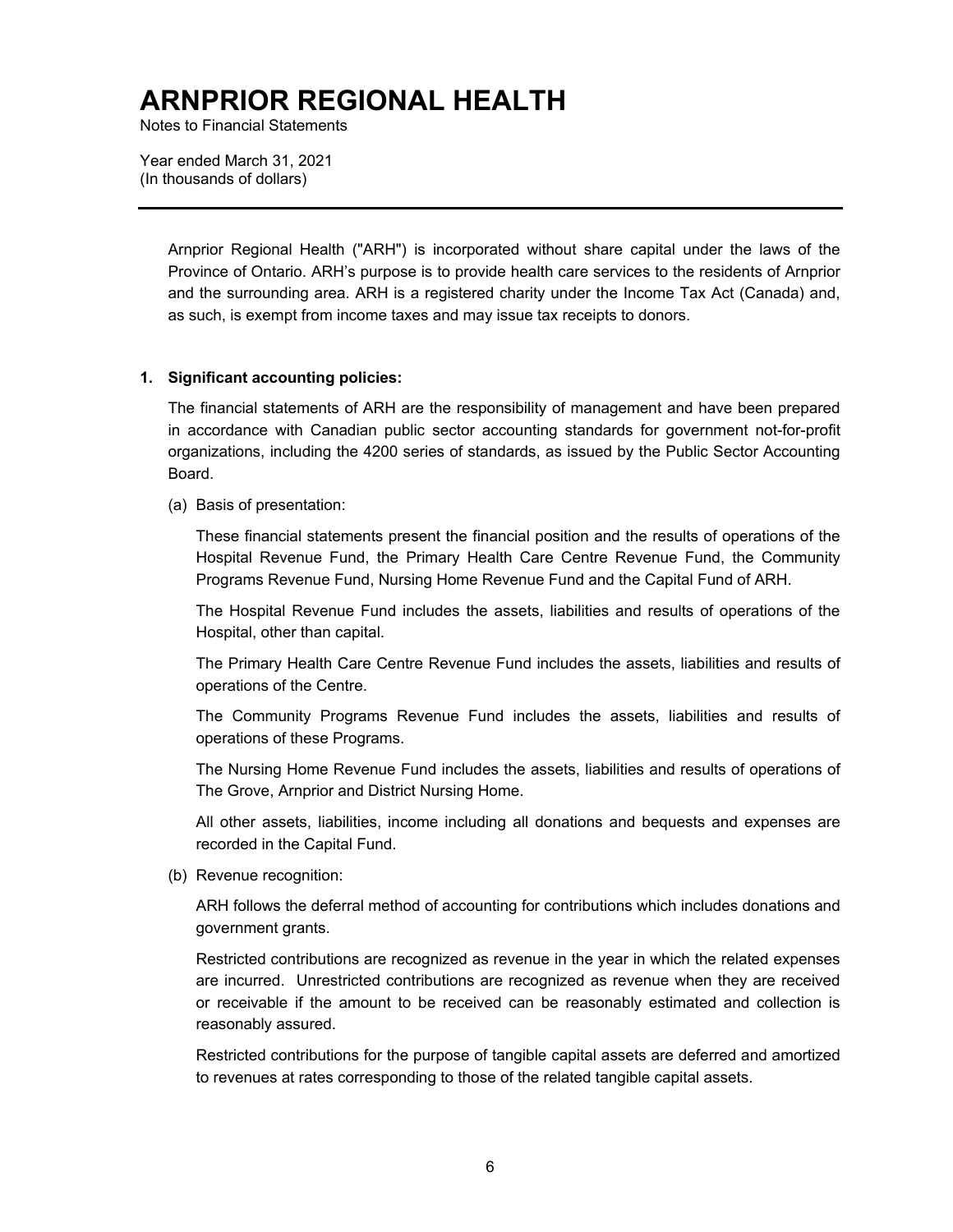Notes to Financial Statements (continued)

Year ended March 31, 2021 (In thousands of dollars)

#### **1. Significant accounting policies (continued):**

(b) Revenue recognition (continued):

Under the Health Insurance Act and Regulations thereto, ARH is funded primarily by the Local Health Integration Networks ("LHIN") in accordance with budget arrangements established by the Ontario Ministry of Health and the Ontario Ministry of Long-Term Care (the "Ministries").

If ARH does not meet its performance standards or obligations, the Ministries/LHIN have the right to adjust funding received by ARH. The Ministries/LHIN are not required to communicate certain funding adjustments until after the submission of year-end data. Since this data is not submitted until after the completion of the financial statements, the amount of Ministries/LHIN funding received by ARH during the year may be increased or decreased subsequent to year end.

Fees for medical services are recognized as revenue of ARH Revenue Fund when the services are performed.

Investment income earned on restricted funds is recognized as revenue of the appropriate fund in the year in which the related expenses are incurred. Unrestricted investment income is recognized as revenue when earned.

Unrestricted revenues are recorded as revenues when received or receivable if the amount to be received can be reasonably estimated and collection reasonably assured.

Rental income is recognized in the Primary Health Care Revenue Fund and is recognized as earned.

Amortization of buildings is not funded by the LHIN and accordingly the amortization of buildings has been reflected as an undernoted item in the statement of operations with the corresponding realization of revenue for deferred contributions.

(c) Inventory:

Inventory for medical and surgical, pandemic and other supplies are valued at the lower of cost and replacement cost on a first in first out basis. Inventory is used in ARH's operations is not for resale purposes.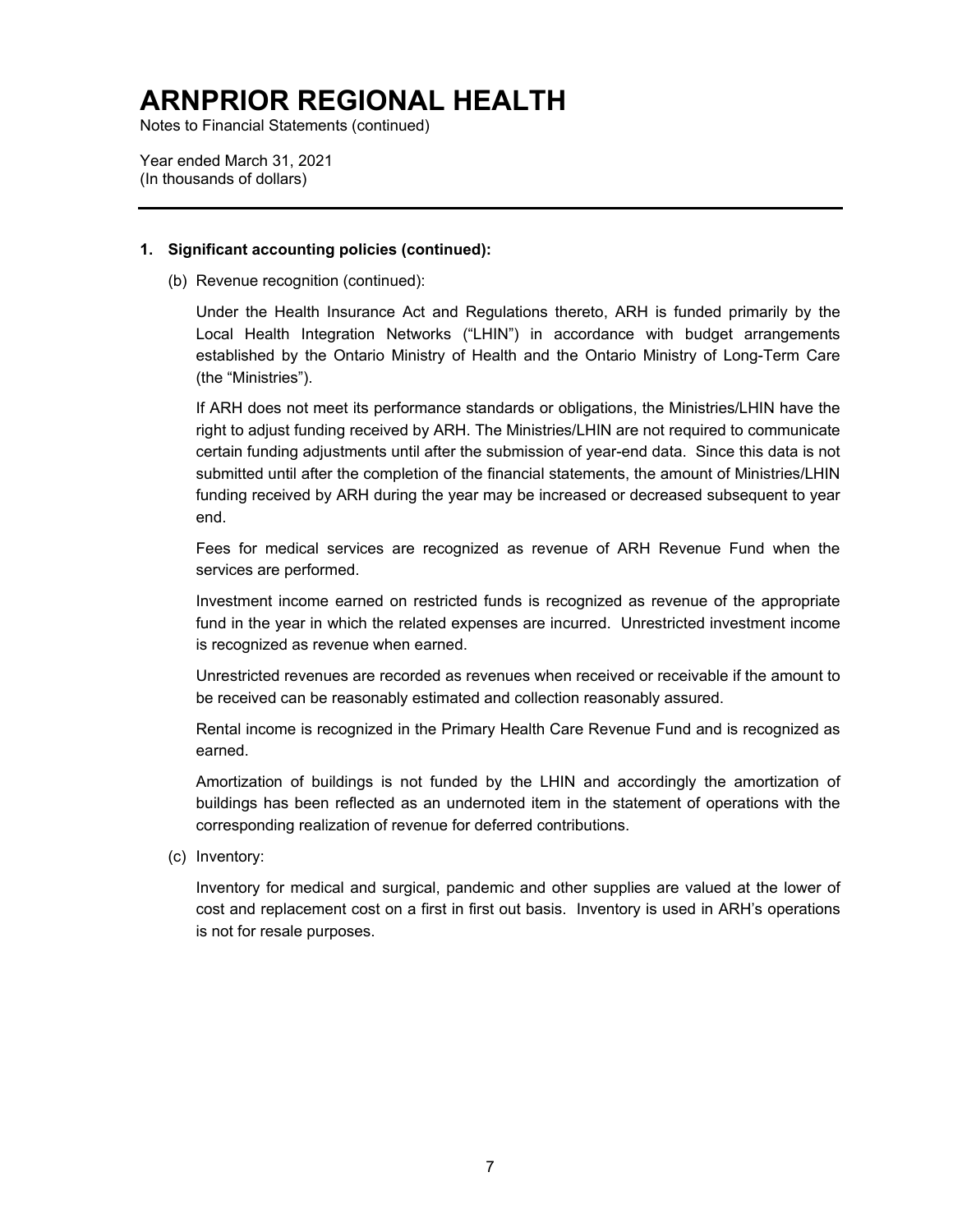Notes to Financial Statements (continued)

Year ended March 31, 2021 (In thousands of dollars)

#### **1. Significant accounting policies (continued):**

(d) Financial instruments:

ARH classifies its financial instruments as either fair value or amortized cost. ARH's accounting policy for each category is as follows:

(i) Fair value:

This category includes cash, restricted cash and investments. They are initially recorded at cost and subsequently carried at fair value. Changes in fair value are recognized in the statement of remeasurement gains and losses until they are realized, when they are transferred to the statement of operations. Transaction costs related to financial instruments in the fair value category are expensed as incurred.

Where a decline in fair value is determined to be other than temporary, the amount of the loss is removed from accumulated remeasurement gains and losses and recognized in the statement of operations. On sale, the amount held in accumulated remeasurement gains and losses associated with the instrument is removed from the net assets and recognized in the statement of operations.

(ii) Amortized cost:

This category includes accounts receivable, accounts payable and accrued liabilities and endowment payable. They are initially recorded at cost and subsequently carried at amortized cost using the effective interest rate method, less any impairment losses on financial assets. Transaction costs are added to the carrying value of the instrument.

Write-downs on financial assets in the amortized cost category are recognized when the amount of a loss is known with sufficient precision, and there is no realistic prospect of recovery. Financial assets are then written down to net recoverable value with the writedown being recognized in the statement of operations.

(e) Tangible capital assets:

Tangible capital assets are accounted for at cost less accumulated amortization. Contributed tangible capital assets are recorded at fair value at the date of contribution.

When a tangible capital asset no longer contributes to ARH's ability to provide services or the value of future economic benefits associated with the tangible asset is less than its net book value, the carrying value of the tangible capital asset is reduced to reflect the decline in the asset's value.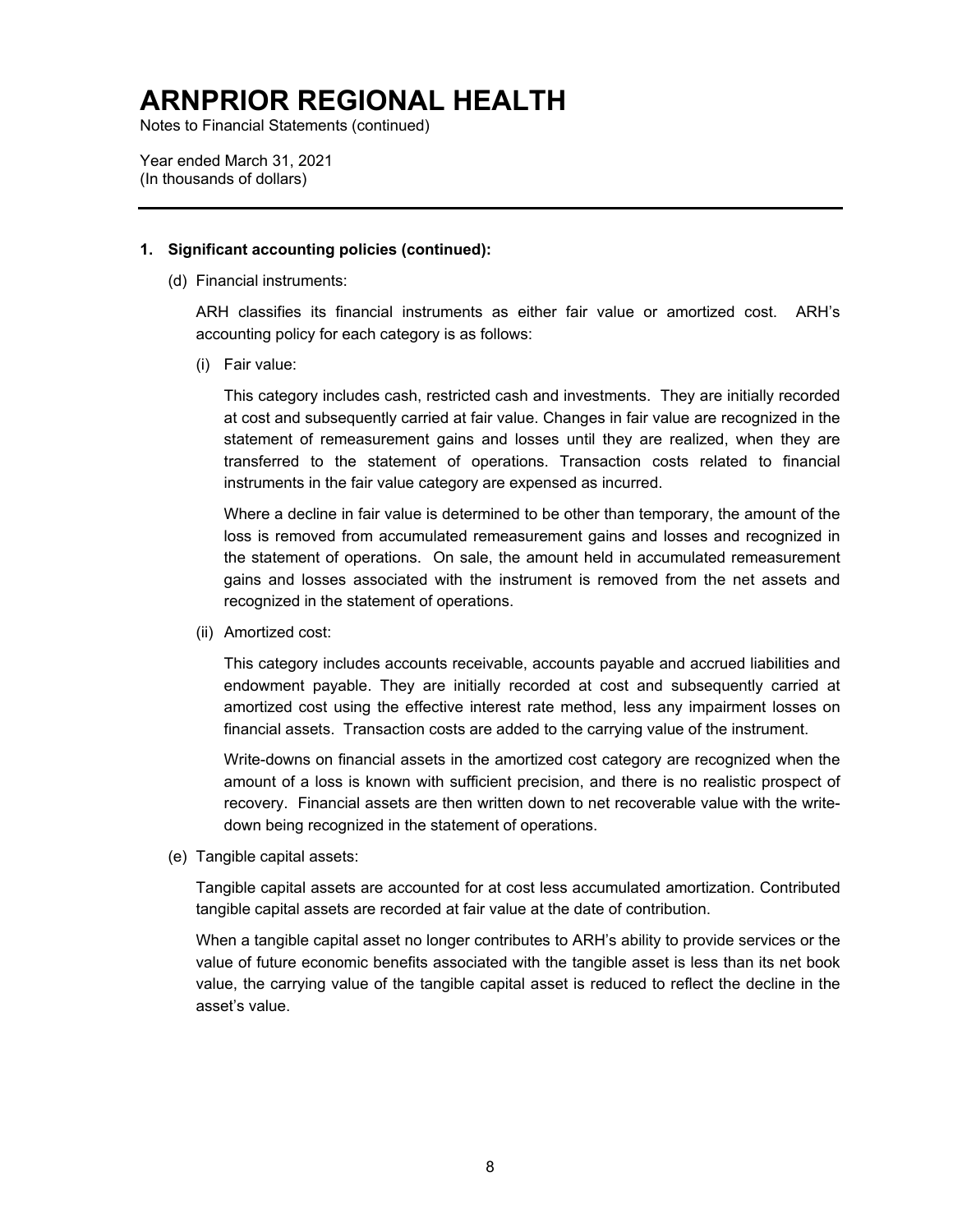Notes to Financial Statements (continued)

Year ended March 31, 2021 (In thousands of dollars)

#### **1. Significant accounting policies (continued):**

(e) Tangible capital assets (continued):

Amortization of tangible capital assets is calculated on a straight line basis, over the estimated useful lives, using the following rates:

| Asset                    | Years                      |
|--------------------------|----------------------------|
|                          |                            |
| Land improvements        | 5 to 20                    |
| Buildings and equipment  | 10 to 50                   |
| Major equipment          | 3 to 20                    |
| Software                 | 3 to 20                    |
| Assets under development | Amortization to commence   |
|                          | once asset is ready to use |

#### (f) Employee benefit plans:

ARH provides defined retirement and post-employment benefits to certain employee groups. These benefits include pension and health and dental plans. ARH has adopted the following policies with respect to accounting for these employee benefits:

- ARH is an employer member of the Healthcare of Ontario Pension Plan (HOOPP), which is a multi-employer, defined benefit pension plan. The Board of Trustees, representing plan members and employers, is responsible for overseeing the management of the pension plan, including investment of the assets and administration of the benefits. ARH has adopted defined contribution plan accounting principles for this Plan because insufficient information is available to apply defined benefit plan accounting principles.
- The cost of post-employment future benefits are actuarially determined using management's best estimate of health care costs and discount rates. Adjustments to these costs arising from changes in estimates and experience gains and losses are amortized to income over the estimated average remaining service life of the employee groups on a straight-line basis. Plan amendments, including past service costs, are recognized as an expense in the period of the plan amendment.
- The discount rate used in the determination of the above-mentioned liabilities is equal to the borrowing rate recommended by the Ministry of Health.
- (g) Contributed services:

Volunteers contribute many hours per year to assist ARH in carrying out its activities. Due to the difficulty of determining their fair value, contributed services are not recognized in the financial statements.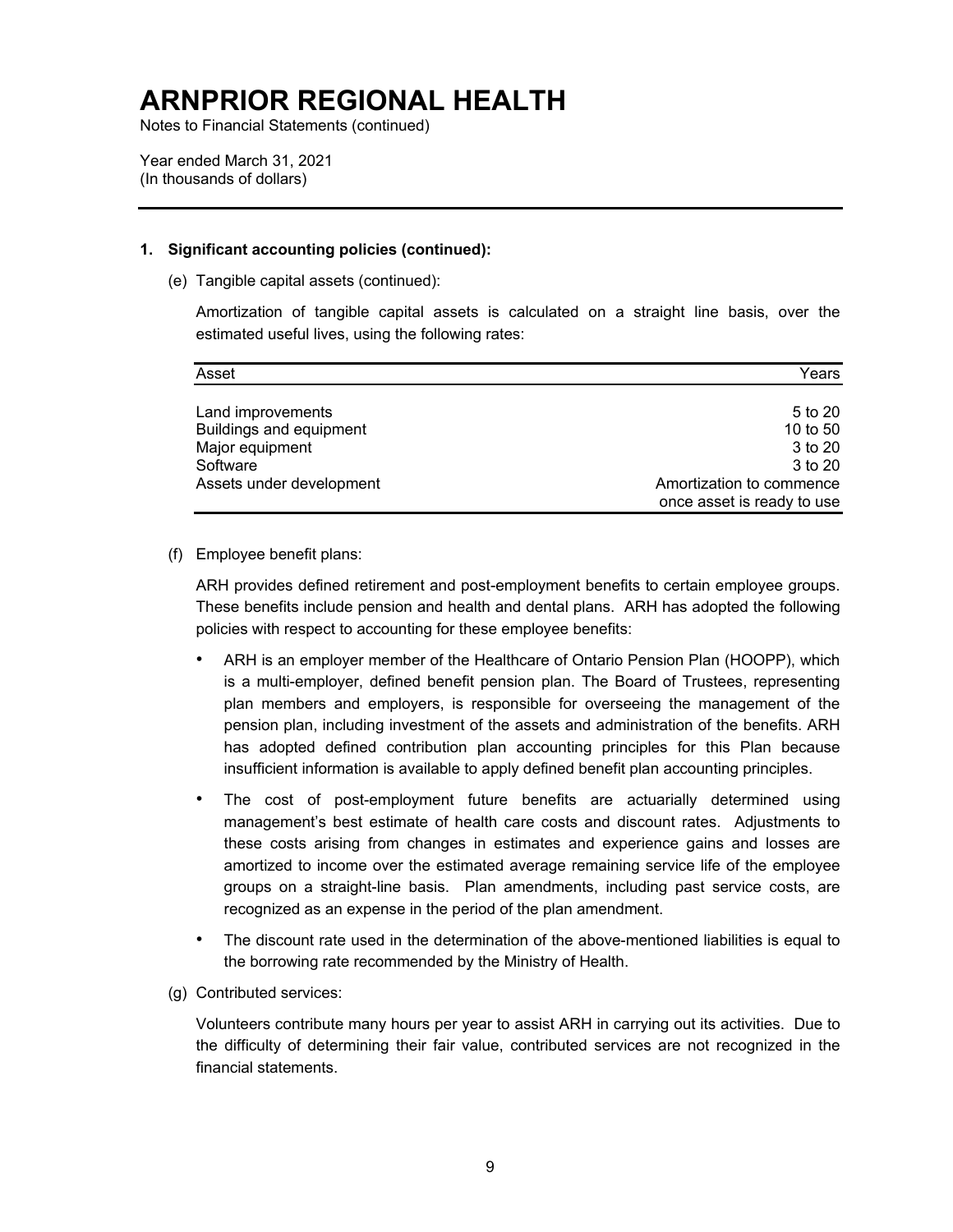Notes to Financial Statements (continued)

Year ended March 31, 2021 (In thousands of dollars)

#### **1. Significant accounting policies (continued):**

(h) Use of estimates:

The preparation of the financial statements requires management to make estimates and assumptions that affect the reported amounts of assets and liabilities and disclosure of contingent assets and liabilities at the date of the financial statements and the reported amounts of revenue and expenses during the year. Significant items subject to such estimates and assumptions include obligations related to post-employment benefits liability. Actual results could differ from those estimates. These estimates are reviewed annually and as adjustments become necessary, they are recorded in the financial statements in the period they become known.

#### **2. Restricted cash and credit facility:**

Cash includes restricted funds of \$21 (2020 - \$21) relating to the Williamson Bennett Endowment Fund. Income earned on the fund is not restricted.

ARH has an available line of credit which is due on demand and bears interest at the bank's prime rate less 0.5%. At March 31, 2021, ARH has \$Nil (2020 - \$Nil) drawn under this facility and an undrawn credit capacity of \$500.

ARH has an additional line of credit available which is due on demand and bears interest at the bank's prime rate less 0.5%. At March 31, 2021, ARH has an undrawn credit capacity of \$285.

In 2018, ARH converted the additional line of credit into a bank loan for \$725. The loan bears interest at 4.05% and is payable in blended (principal and interest) monthly instalments of \$4. The loan is amortized over a 5-year period and is due September 2023. As at March 31, 2021, ARH has \$667 outstanding under this facility.

In 2020, ARH was issued a non-revolving construction period loan with a maximum credit capacity of \$25,750. The loan bears interest at the ninety day Ontario Treasury Bill Rate plus 2.5 basis points and is due to be converted into a 25-year loan upon the earlier of substantial completion date of the construction project or October 3, 2021. As at March 31, 2021, ARH has \$14,492 drawn under this facility.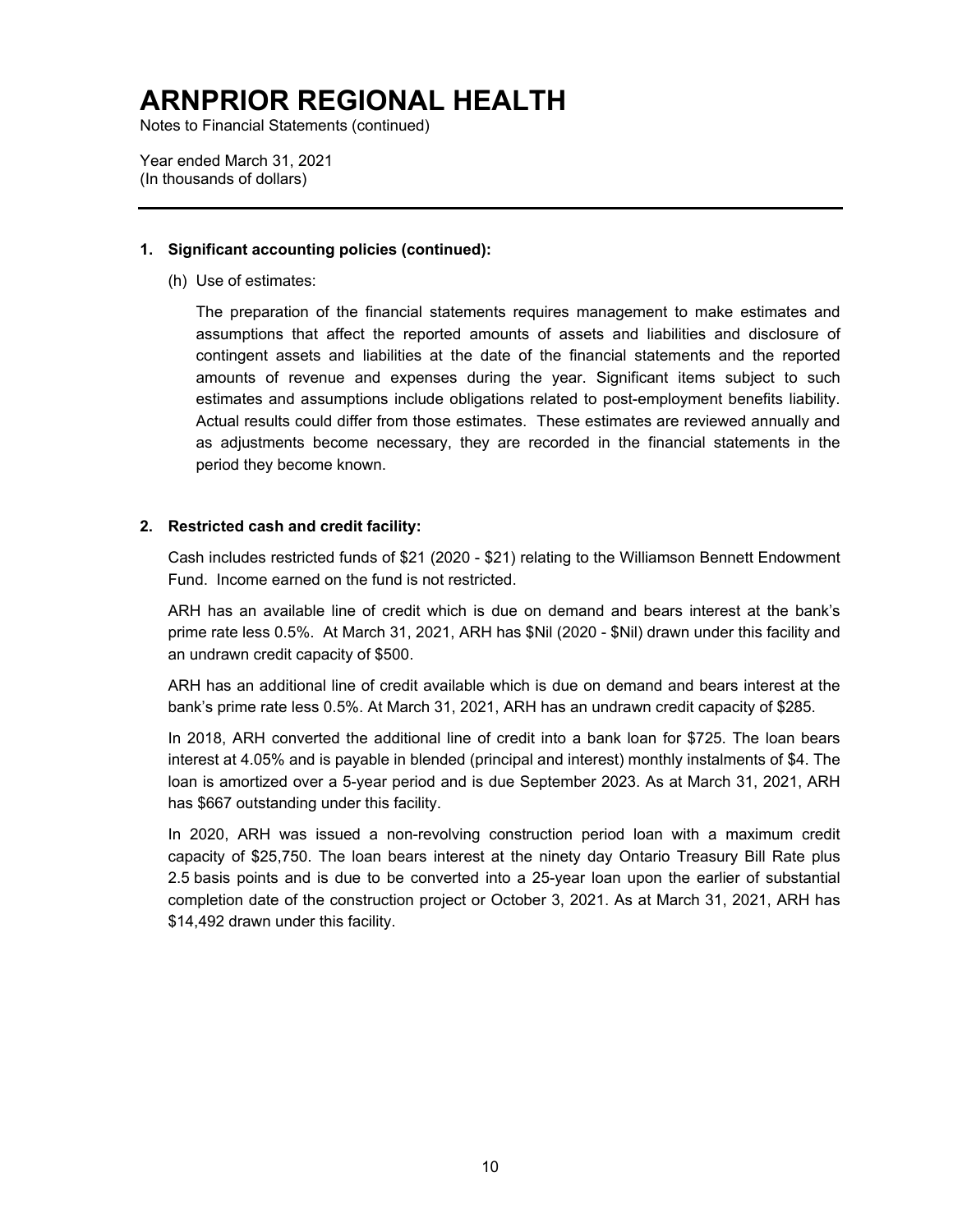Notes to Financial Statements (continued)

Year ended March 31, 2021 (In thousands of dollars)

#### **3. Investments:**

|                                                       | Fair value                  | 2021<br>Cost                |    | Fair value            | 2020<br>Cost                |
|-------------------------------------------------------|-----------------------------|-----------------------------|----|-----------------------|-----------------------------|
| Cash and cash equivalents<br><b>Bonds</b><br>Equities | \$<br>551<br>2,285<br>2,991 | \$<br>551<br>2,268<br>1,596 | \$ | 639<br>2,333<br>2,226 | \$<br>639<br>2,297<br>1,332 |
|                                                       | \$<br>5.827                 | \$<br>4,415                 | S  | 5,198                 | \$<br>4,268                 |

Investments include bonds bearing interest at rates ranging from 2.05% to 3.40% (2020 - 2.12% to 4.85%), maturing between September 2021 and June 2030 (2020 - June 2020 and June 2027).

### **4. Tangible capital assets:**

|                          |              |    |              | 2021         | 2020         |
|--------------------------|--------------|----|--------------|--------------|--------------|
|                          |              |    | Accumulated  | Net book     | Net book     |
|                          | Cost         |    | amortization | value        | value        |
|                          |              |    |              |              |              |
| Land                     | \$<br>220    | \$ |              | \$<br>220    | \$<br>220    |
| Land improvements        | 659          |    | 658          |              | 2            |
| Buildings and equipment  | 37,041       |    | 19,729       | 17,312       | 17,674       |
| Major equipment          | 17,794       |    | 14,312       | 3,482        | 3,569        |
| Software                 | 4,342        |    | 2,821        | 1,521        | 1,851        |
| Assets under development | 19,123       |    |              | 19,123       | 5,368        |
|                          | \$<br>79,179 | S  | 37,520       | \$<br>41,659 | \$<br>28,684 |

Cost and accumulated amortization of tangible capital assets are presented net of disposals of \$301 (2020 - \$104). As at March 31, 2020, cost and accumulated amortization amounted to \$64,037 and \$35,353, respectively.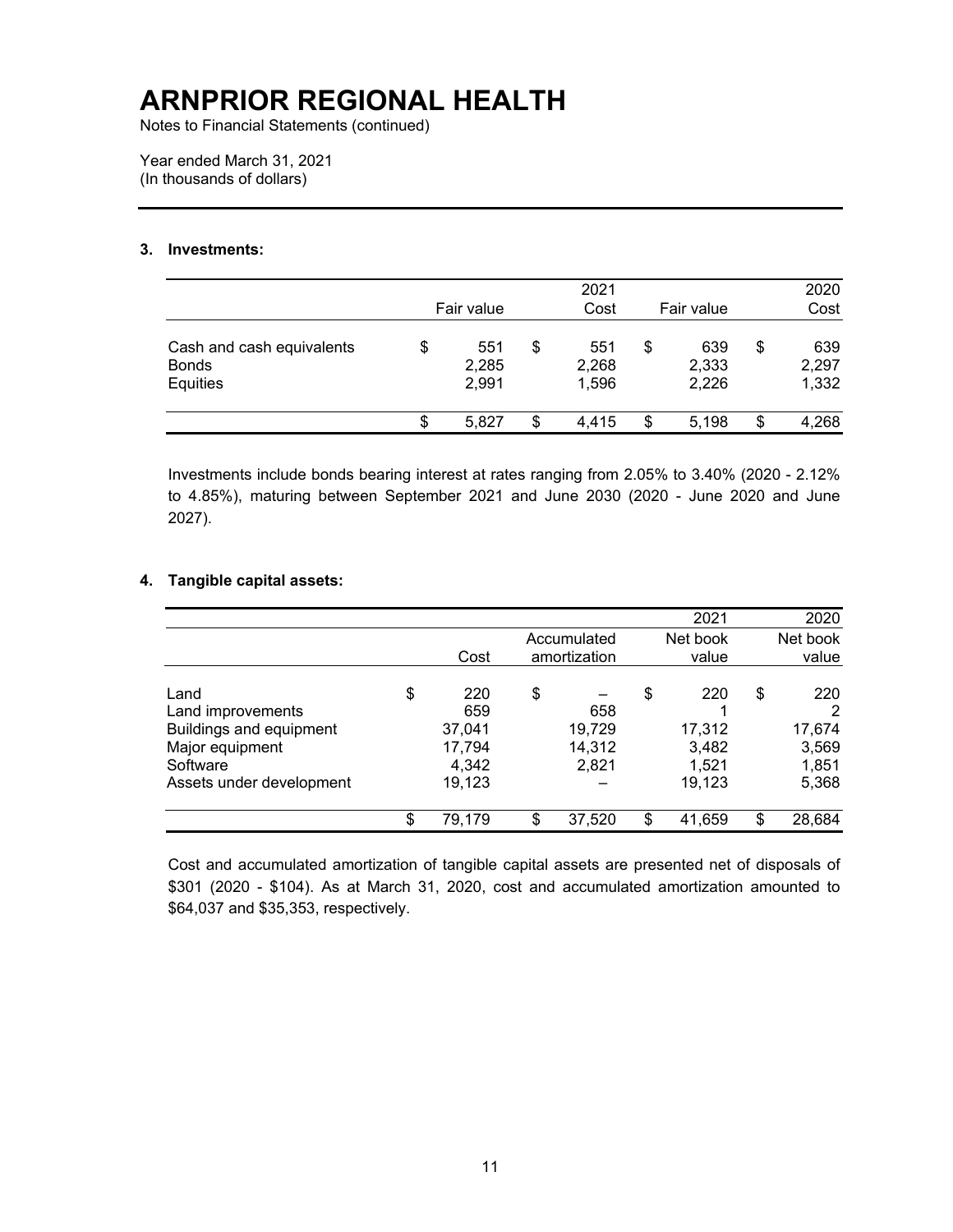Notes to Financial Statements (continued)

Year ended March 31, 2021 (In thousands of dollars)

### **5. Deferred contributions:**

Deferred contributions represent funds received during the current year to cover operating expenses in the subsequent year. The variations in the balance of deferred contributions are as follows:

|                                                                               |    | 2021    |   |         |
|-------------------------------------------------------------------------------|----|---------|---|---------|
| Balance, beginning of year<br>Less: amounts recognized as revenue and amounts | \$ | 676     | S | 646     |
| transferred to deferred capital contributions during<br>the year              |    | (1,676) |   | (1,656) |
| Plus: amounts received for the subsequent year                                |    | 1,949   |   | 1,686   |
| Balance, end of year                                                          | S. | 949     |   | 676     |

Deferred contributions is comprised of:

|                                                             | 2021           |   | 2020     |
|-------------------------------------------------------------|----------------|---|----------|
| <b>AROW Health Links</b><br><b>Assisted Living Services</b> | \$<br>26<br>31 | S | 26<br>31 |
| Pandemic-related funding                                    | 210            |   |          |
| Other                                                       | 682            |   | 619      |
| Balance, end of year                                        | \$<br>949      | S | 676      |

#### **6. Deferred capital contributions:**

Deferred capital contributions represent the unamortized amount and unspent amount of restricted grants, donations and contributions with which ARH's buildings and equipment were purchased. The variations in the balance of deferred capital contributions are as follows:

|                                                                                                  |   | 2021             | 2020             |
|--------------------------------------------------------------------------------------------------|---|------------------|------------------|
| Balance, beginning of year<br>Plus: contributions received and contributions transferred         | S | 21.320           | 21.076           |
| from deferred contributions during the year<br>Less: amount amortized to revenue during the year |   | 3,230<br>(1,598) | 1,903<br>(1,659) |
| Balance, end of year                                                                             |   | 22.952           | 21,320           |

During the year, ARH had unspent funding of \$250 from the Health Infrastructure Renewal Fund, for which ARH received approval from the Ministry of Health to carry over to 2021-2022 due to delays related to the impact of COVID-19. These amounts are included in the balance above.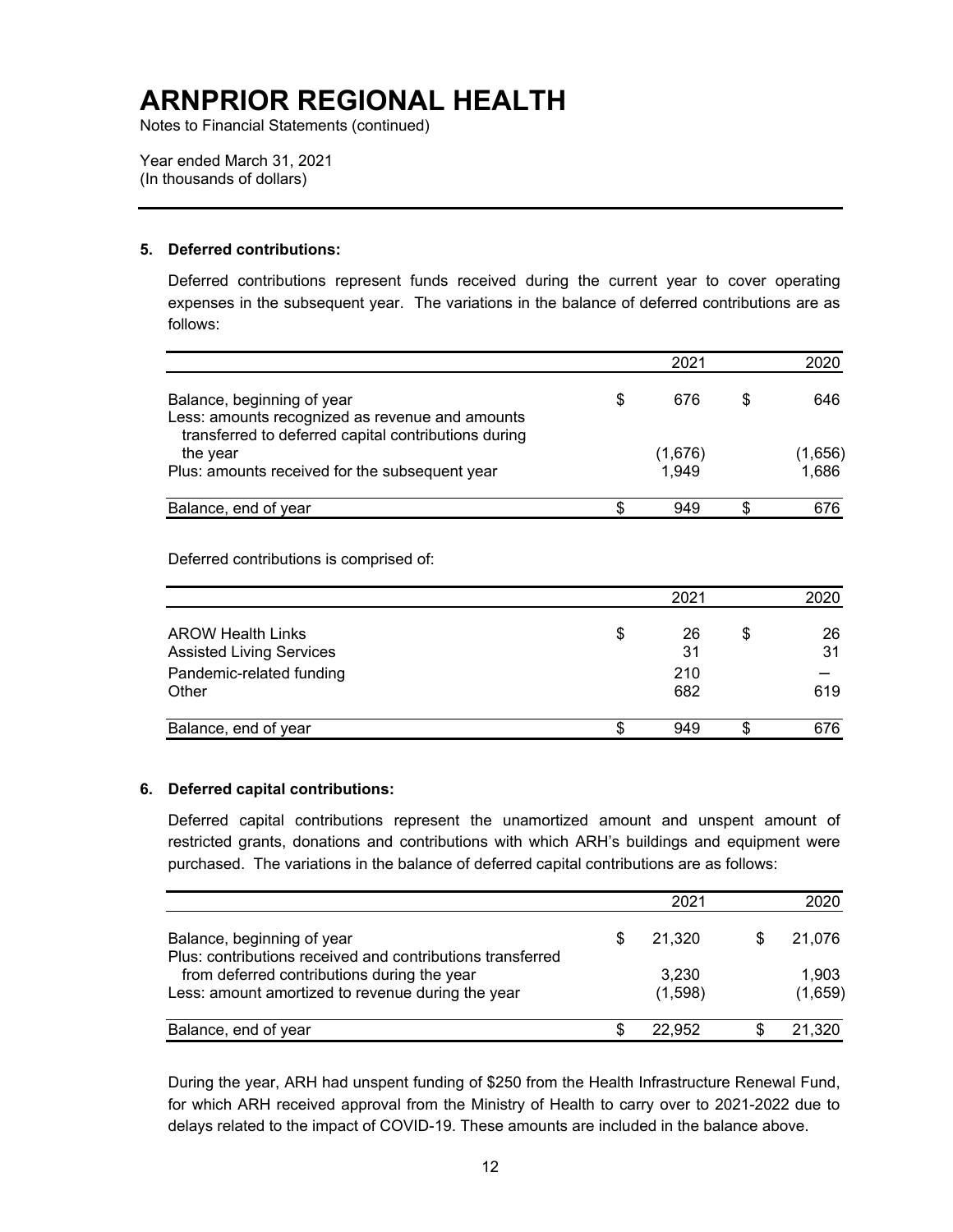Notes to Financial Statements (continued)

Year ended March 31, 2021 (In thousands of dollars)

#### **7. Retirement and post-employment benefits:**

(a) Post-employment benefits:

ARH provides extended health care and dental insurance benefits to certain employee groups and extends this coverage to the post-retirement period. The measurement date used to determine the accrued benefit obligation is March 31, 2021. The most recent actuarial valuation of post-employment benefits was completed as at March 31, 2021.

The following table outlines the components of ARH's post-employment benefits and the related expenses.

*Post-employment benefits liability:* 

|                                                                             | 2021           | 2020        |
|-----------------------------------------------------------------------------|----------------|-------------|
| Accrued employee future benefits obligations<br>Unamortized actuarial gains | 1.694<br>(246) | 1.407<br>16 |
| <b>Total liability</b>                                                      | 1.448          | 1.423       |

*Post-employment benefits expense:* 

|                                                                                                                 | 2021            |                 |
|-----------------------------------------------------------------------------------------------------------------|-----------------|-----------------|
| Current year benefit cost<br>Amortization of actuarial losses (gains)<br>Interest on accrued benefit obligation | 141<br>21<br>57 | 85<br>(2)<br>45 |
| Total expense                                                                                                   | 219             |                 |

The major actuarial assumptions employed for the valuations are as follows:

(i) Discount rate:

The present value as at March 31, 2021 of the future benefits was determined using a discount rate of 3.29% (2020 - 3.18%).

(ii) Extended health care trend rates:

Extended health care trend rates were assumed to increase at a 5.57% per annum (2020 - 6.0%) in the first year following; and decrease by 0.25% per annum to an ultimate rate of 3.57% (2020 - to an ultimate rate of 4.5%) per annum.

(iii) Dental costs:

Dental costs were assumed to increase by 3.00% per annum (2020 - 2.75%).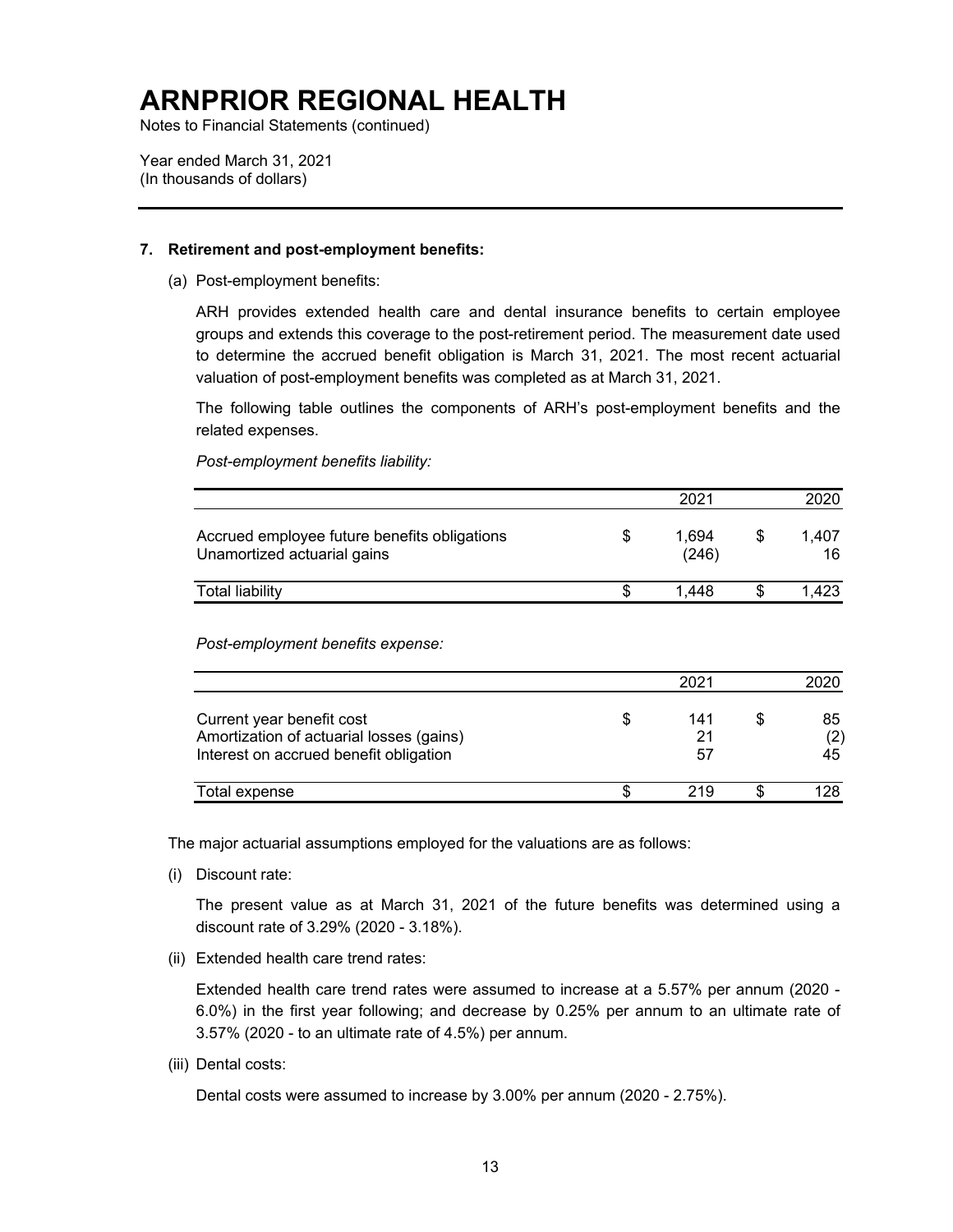Notes to Financial Statements (continued)

Year ended March 31, 2021 (In thousands of dollars)

### **8. Net assets:**

The changes in net assets balances during the year are as follows:

|                                                   |             | <b>Excess</b> | Transfers   |             |             |
|---------------------------------------------------|-------------|---------------|-------------|-------------|-------------|
|                                                   | Opening     | (deficiency)  | between     |             |             |
|                                                   | balance     | for the year  | funds       | 2021        | 2020        |
| Hospital Revenue Fund                             |             |               |             |             |             |
| before amortization<br><b>Primary Health Care</b> | \$<br>5,870 | \$<br>3,444   | \$<br>(520) | \$<br>8,794 | \$<br>5,870 |
| Centre Revenue Fund                               | (2,032)     | (76)          |             | (2, 108)    | (2,032)     |
| <b>Community Programs</b>                         |             |               |             |             |             |
| Revenue Fund                                      | 6           | 2             |             | 8           | 6           |
| <b>Nursing Home Revenue</b>                       |             |               |             |             |             |
| Fund                                              | (2,839)     | (61)          |             | (2,900)     | (2,839)     |
|                                                   | 1,005       | 3,309         | (520)       | 3,794       | 1,005       |
| <b>Capital Fund</b>                               | 3,898       | (870)         | 520         | 3,548       | 3,898       |
|                                                   | \$<br>4,903 | \$<br>2,439   | \$          | \$<br>7,342 | \$<br>4,903 |

### **9. Net assets invested in tangible capital assets:**

|                                                                                       |    | 2021                             | 2020                            |
|---------------------------------------------------------------------------------------|----|----------------------------------|---------------------------------|
| Tangible capital assets<br>Less: deferred capital contributions<br>Less: loan payable | \$ | 41.659<br>(22, 952)<br>(15, 159) | 28,684<br>(21, 320)<br>(3, 466) |
| Balance, end of year                                                                  | S  | 3.548                            | 3,898                           |

The net change in the net assets invested in tangible capital assets is as follows:

*Deficiency of revenue over expenses:* 

|                                                                                           |   | 2021             |   | 2020              |
|-------------------------------------------------------------------------------------------|---|------------------|---|-------------------|
| Amortization of deferred capital contributions<br>Amortization of tangible capital assets | S | 1.598<br>(2,468) | S | 1,659<br>(2, 414) |
|                                                                                           | S | (870)            |   | 755)              |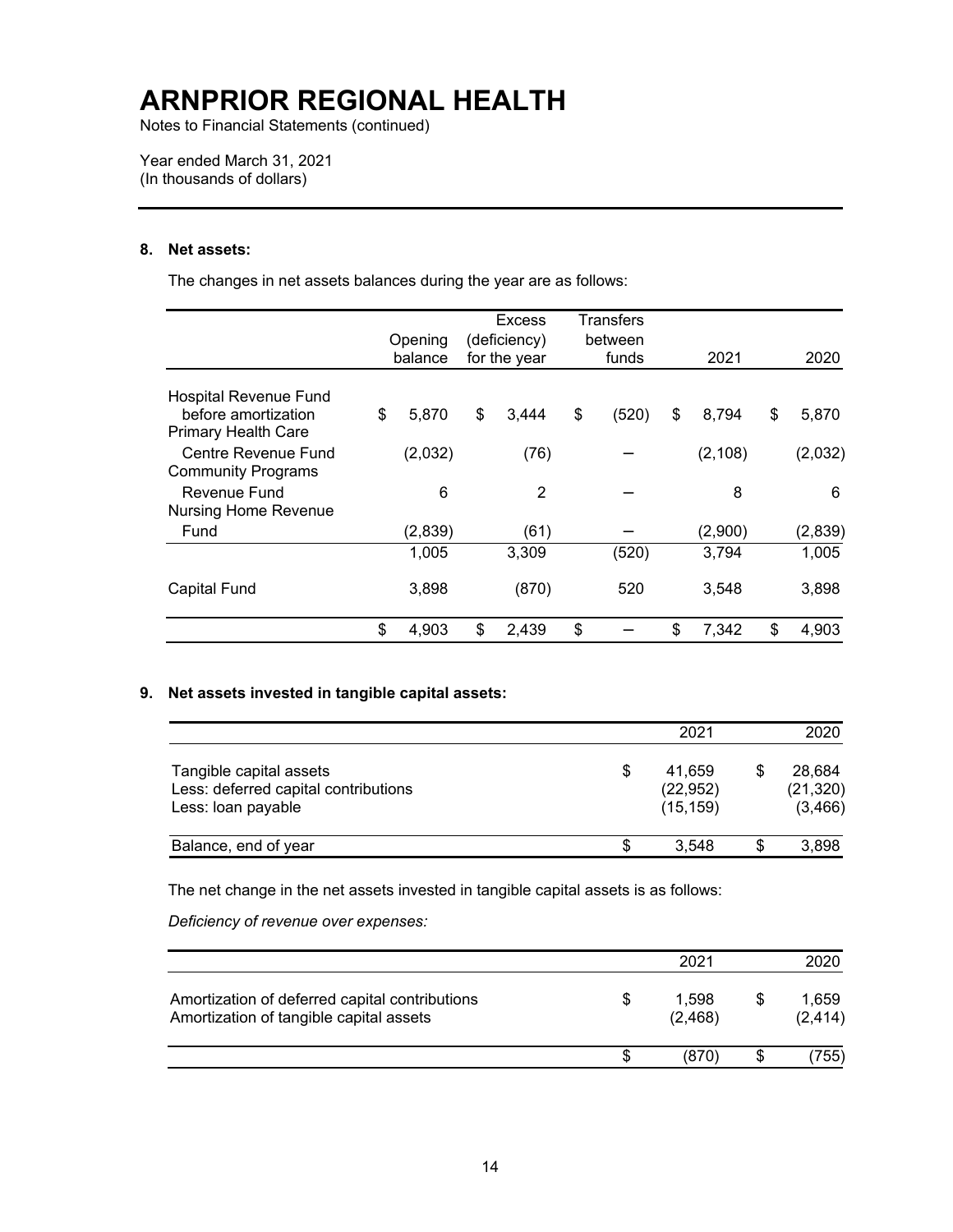Notes to Financial Statements (continued)

Year ended March 31, 2021 (In thousands of dollars)

#### **9. Net assets invested in tangible capital assets (continued):**

*Deficiency of revenue over expenses (continued):* 

|                                                                                                                                  |   | 2021                           | 2020                        |
|----------------------------------------------------------------------------------------------------------------------------------|---|--------------------------------|-----------------------------|
| Acquisition of tangible capital assets<br>Less: Amounts funded by deferred contributions<br>Less: Amounts funded by loan payable | S | 15.443<br>(3,230)<br>(11, 693) | 5,076<br>(1,903)<br>(2,749) |
|                                                                                                                                  |   | 520                            | 424                         |

#### **10. Related party transactions:**

(a) Arnprior Regional Health Foundation:

Arnprior Regional Health Foundation (the "Foundation") is incorporated under the laws of Ontario for the purpose of raising funds for ARH. Contributions from the Foundation of \$1,474 (2020 - \$397) were received during the year and were recorded as deferred capital contributions and \$Nil (2020 - \$Nil) was received for the employees' bursaries. The Foundation is a separate entity whose financial information is reported separately from ARH.

(b) The Arnprior and District Memorial Hospital Auxiliary:

Contributions from the Auxiliary of \$25 (2020 - \$130) were received during the year and were recorded as deferred capital contributions. The Auxiliary is a separate entity whose information is reported separately from ARH.

#### **11. Contingent liabilities:**

In the normal course of business, ARH is involved in certain legal matters and litigations, the outcomes of which are not presently determinable. The loss, if any, from these contingencies will be accounted for in the years in which the matters are resolved. Management is of the opinion that these matters are mitigated by adequate insurance coverage.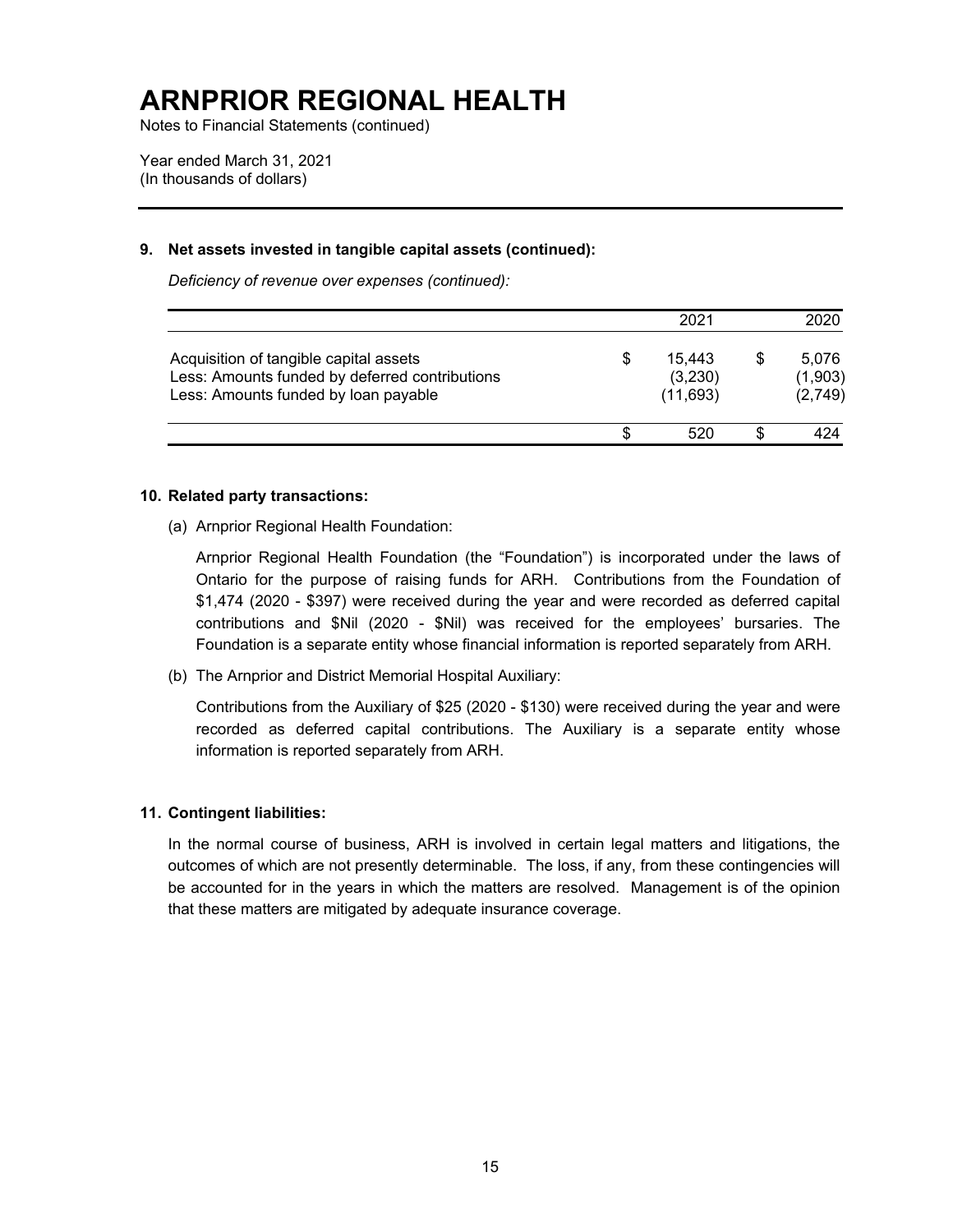Notes to Financial Statements (continued)

Year ended March 31, 2021 (In thousands of dollars)

#### **12. Alternative funding arrangements:**

ARH acts as a paymaster on behalf of the Ministries for the administration of the physicians participating in the hospital on-call program. ARH is also a party to an agreement with the Ministries for the emergency physicians group. Included in Ministries' revenues as well as medical staff remuneration expense is an amount of \$1,998 (2020 - \$1,869).

The Ministries' revenue is broken down as such:

|                                                                                                                   | 2021                  |
|-------------------------------------------------------------------------------------------------------------------|-----------------------|
| Ontario Ministry of Health<br>Ontario Ministry of Long-Term Care<br>Ontario Ministry of Seniors and Accessibility | 26,577<br>3,953<br>54 |
|                                                                                                                   | 30.584                |

#### **13. Ministry of Health working capital funding:**

In March 2021, ARH was advised that it was eligible for one-time funding to address its working capital deficit. ARH is eligible to receive this funding based on defined eligibility criteria with the stipulation that the funding will only be used to reduce ARH's working capital deficit and is not to be used for operating purposes.

As at the date of approval of these financial statements, the MOH has provided its preliminary estimate of working capital funding of \$2,309 which has been recognized as revenue. The MOH has indicated that the final amount of funding is subject to further analysis and validation by the MOH. Any future adjustments to this working capital funding will be reflected in the ARH's financial statements in the year of settlement.

#### **14. Ministry of Health pandemic funding:**

In connection with the ongoing coronavirus pandemic ("COVID-19"), the MOH has announced a number of funding programs intended to assist hospitals with incremental operating and capital costs and revenue decreases resulting from COVID-19. In addition to these funding programs, the MOH is also permitting hospitals to redirect unused funding from certain programs towards COVID-19 costs, revenue losses and other budgetary pressures through a broad-based funding reconciliation.

While the MOH has provided guidance with respect to the maximum amount of funding potentially available to ARH, as well as criteria for eligibility and revenue recognition, this guidance continues to evolve and is subject to revision and clarification subsequent to the time of approval of these financial statements. The MOH has also indicated that all funding related to COVID-19 is subject to review and reconciliation, with the potential for adjustments during the subsequent fiscal year.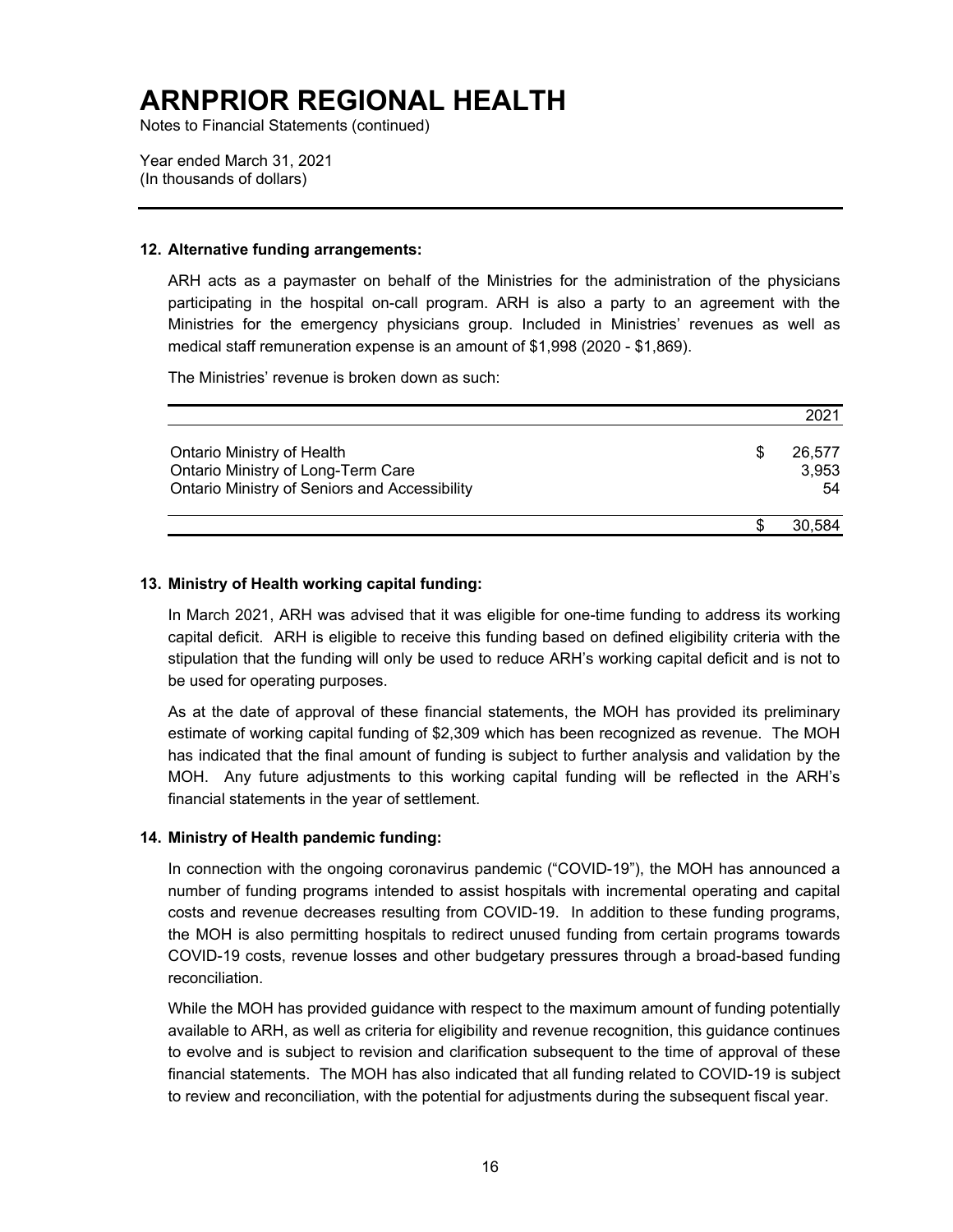Notes to Financial Statements (continued)

Year ended March 31, 2021 (In thousands of dollars)

#### **14. Ministry of Health pandemic funding (continued):**

Management's estimate of MOH revenue for COVID-19 is based on the most recent guidance provided by MOH and the impacts of COVID-19 on ARH's operations, revenues and expenses.

Management has analyzed the requirements and has provided an estimate for the supportable amounts based on the current available information. Any adjustments to Management's estimate of MOH revenues will be reflected in the ARH's financial statements in the year of settlement.

Details of the MOH funding for COVID-19 recognized as revenue in the current year are summarized below:

|                                                     | 3.234       |
|-----------------------------------------------------|-------------|
| Funding for revenue losses resulting from COVID-19  | 366         |
| Funding for incremental COVID-19 operating expenses | \$<br>2.868 |

In addition to the above, ARH has also recognized \$52 in MOH funding for COVID-19 related capital expenditures, which has been recorded as an addition to deferred capital contributions during the year.

#### **15. Impact of Coronavirus COVID-19 pandemic:**

In March of 2020, the COVID-19 outbreak was declared a pandemic by the World Health Organization and has had significant financial, market, health and societal impacts. In response to COVID-19 and consistent with guidance provided by the MOH and other government agencies, ARH has implemented a number of measures to protect patients and staff from COVID-19. In addition, ARH has actively contributed towards the care of COVID-19 patients and the delivery of programs that protect public health.

Financial statements are required to be adjusted for events occurring between the date of the financial statements and the date of the auditors' report which provide additional evidence relating to conditions that existed at year-end. Management has assessed the financial impacts and there are no additional adjustments required to the financial statements at this time.

ARH continues to respond to the pandemic and plans for continued operational and financial impacts during the 2022 fiscal year and beyond. Management has assessed the impact of COVID-19 and believes there are no significant financial issues that compromise its ongoing operations. The outcome and timeframe to a recovery from the current pandemic is highly unpredictable, thus it is not practicable to estimate and disclose its effect on future operations at this time.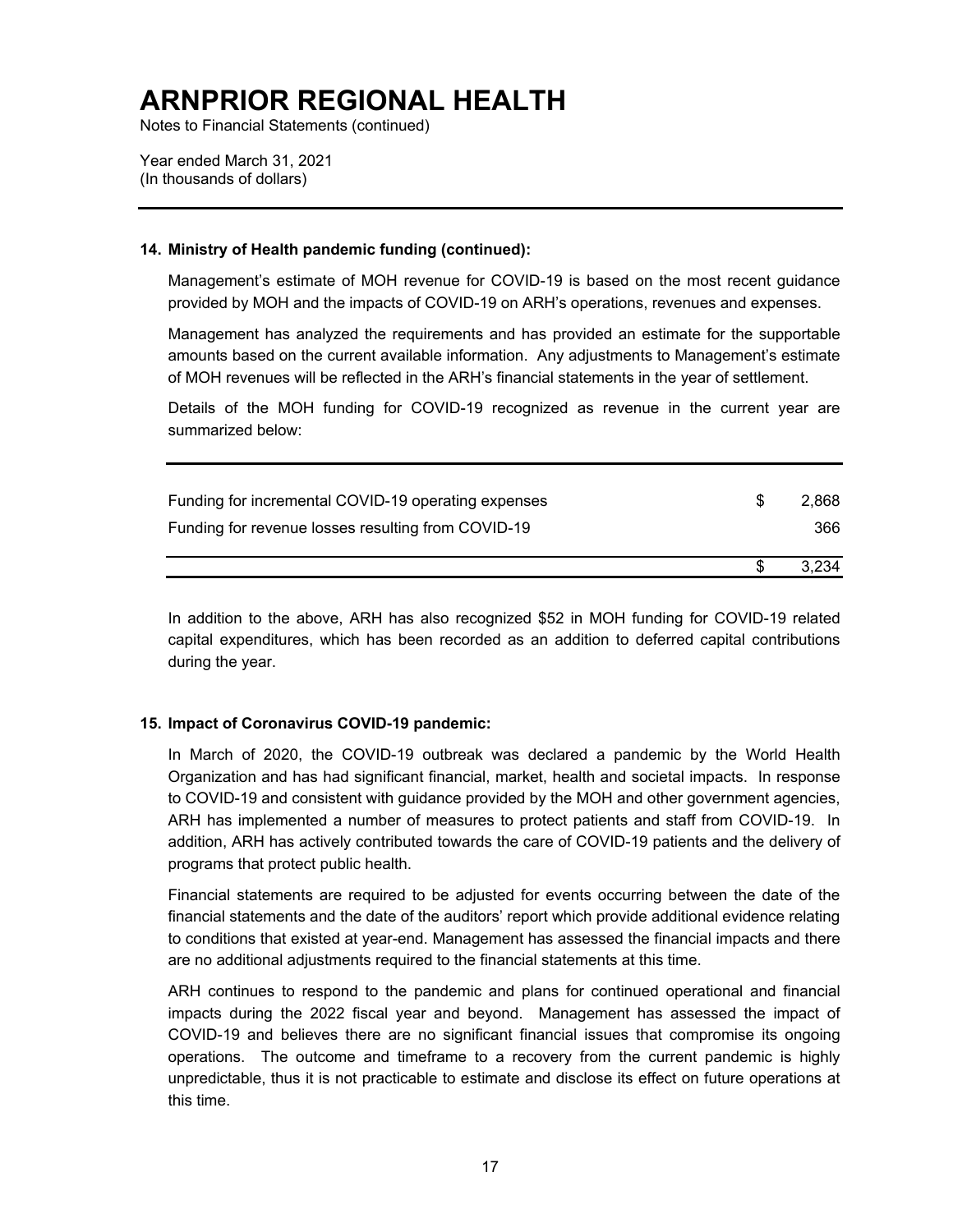Notes to Financial Statements (continued)

Year ended March 31, 2021 (In thousands of dollars)

#### **16. Financial Instruments:**

(a) Credit risk:

Credit risk refers to the risk that a counterparty may default on its contractual obligations resulting in a financial loss. ARH is exposed to this risk relating to its cash, investments and accounts receivable. ARH holds its cash accounts with federally regulated chartered banks who are insured by the Canadian Deposit Insurance Corporation.

ARH's receivables are with governments, government funding agencies, patients and residents and corporate entities. ARH believes that these receivables do not have significant credit risk in excess of allowances for doubtful accounts that have been established.

(b) Liquidity risk:

Liquidity risk is the risk that ARH will be unable to fulfill its obligations on a timely basis or at a reasonable cost. ARH manages its liquidity risk by monitoring its operating requirements. ARH prepares budget and cash forecasts to ensure it has sufficient funds to fulfill its obligations. Accounts payable and accrued liabilities are generally due within 30 days of receipt of an invoice.

(c) Market risk:

Market risk is the risk that the fair value or future cash flows of a financial instrument will fluctuate as a result of market factors. Market factors include three types of risk: currency risk, interest rate risk and other price risk.

ARH monitors market risk by adhering to a Board-approved investment policy.

(i) Currency risk:

ARH believes it is not subject to significant foreign currency risk arising from its financial instruments.

(ii) Interest rate risk:

Interest rate risk is the potential for financial loss caused by fluctuations in fair value or future cash flows of financial instruments because of changes in market interest rates. ARH is exposed to this risk through its interest bearing investments and line of credit.

ARH mitigates interest rate risk on certain of its term debt through the variable rate inherent in the line of credit. Therefore, fluctuations in market interest rates would not impact future cash flows and operations relating to the line of credit.